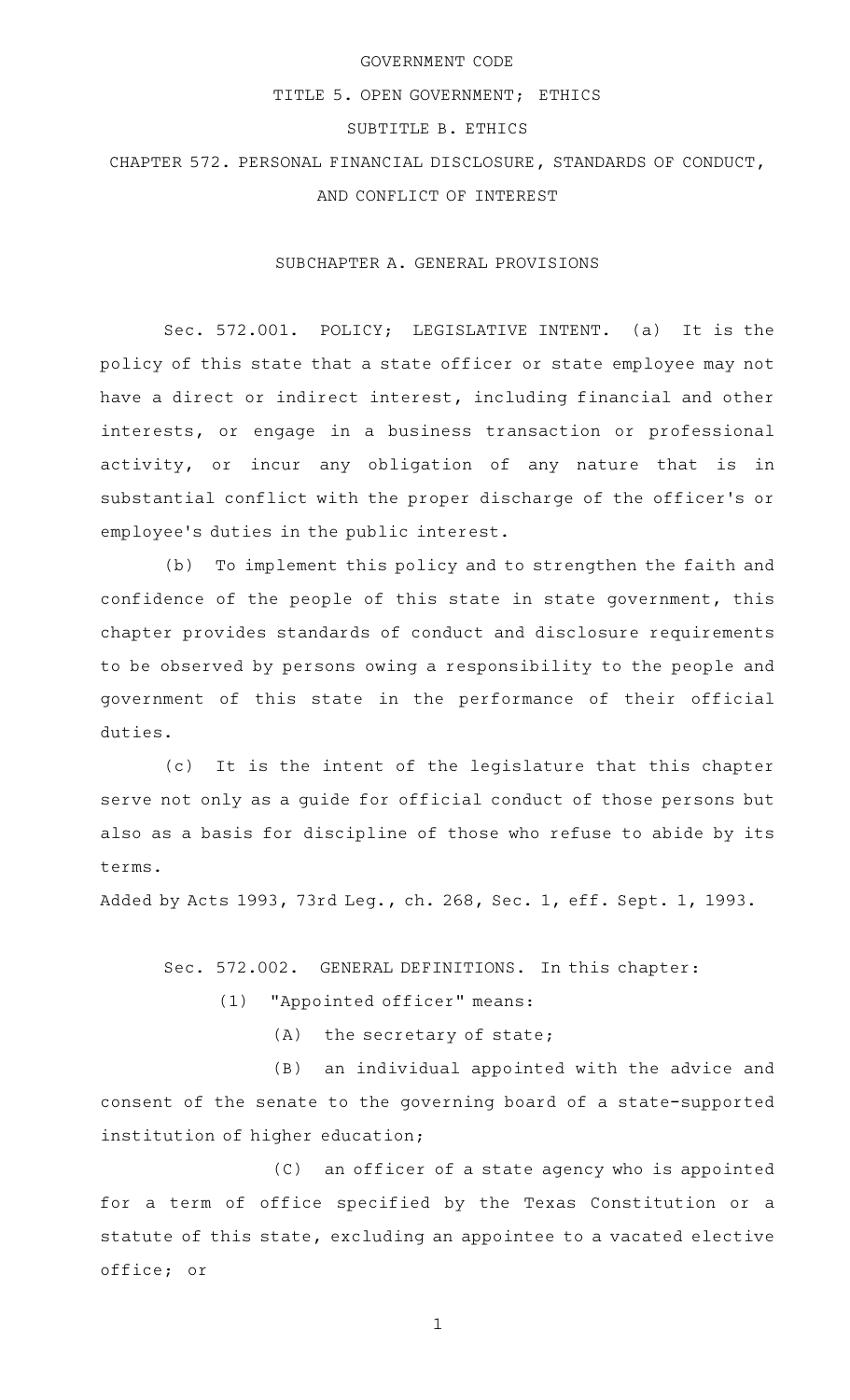(D) an individual who is a member of the governing board or commission of a state agency, who is not appointed, and who is not otherwise:

 $(i)$  an elected officer;

(ii) an officer described by Paragraphs (A) through (C); or

(iii) an executive head of a state agency.

(2) "Business entity" means any entity recognized by law through which business for profit is conducted, including a sole proprietorship, partnership, firm, corporation, holding company, joint stock company, receivership, or trust.

(3) "Commission" means the Texas Ethics Commission.

 $(4)$  "Elected officer" means:

 $(A)$  a member of the legislature;

(B) an executive or judicial officer elected in a statewide election;

(C) a judge of a court of appeals or of a district

court;

(D) a member of the State Board of Education;

(E) a district attorney or criminal district

attorney; or

(F) an individual appointed to fill a vacancy in an office or appointed to a newly created office who, if elected to the office instead of appointed, would be an elected officer under this subdivision.

(5) "Executive head of a state agency" means the director, executive director, commissioner, administrator, chief clerk, or other individual who is appointed by the governing body or highest officer of the state agency to act as the chief executive or administrative officer of the agency and who is not an appointed officer. The term includes the chancellor or highest executive officer of a university system and the president of a public senior college or university as defined by Section [61.003,](http://www.statutes.legis.state.tx.us/GetStatute.aspx?Code=ED&Value=61.003) Education Code.

(6) "State party chair" means the state chair of any political party receiving more than two percent of the vote for governor in the most recent general election.

(7) "Person" means an individual or a business entity.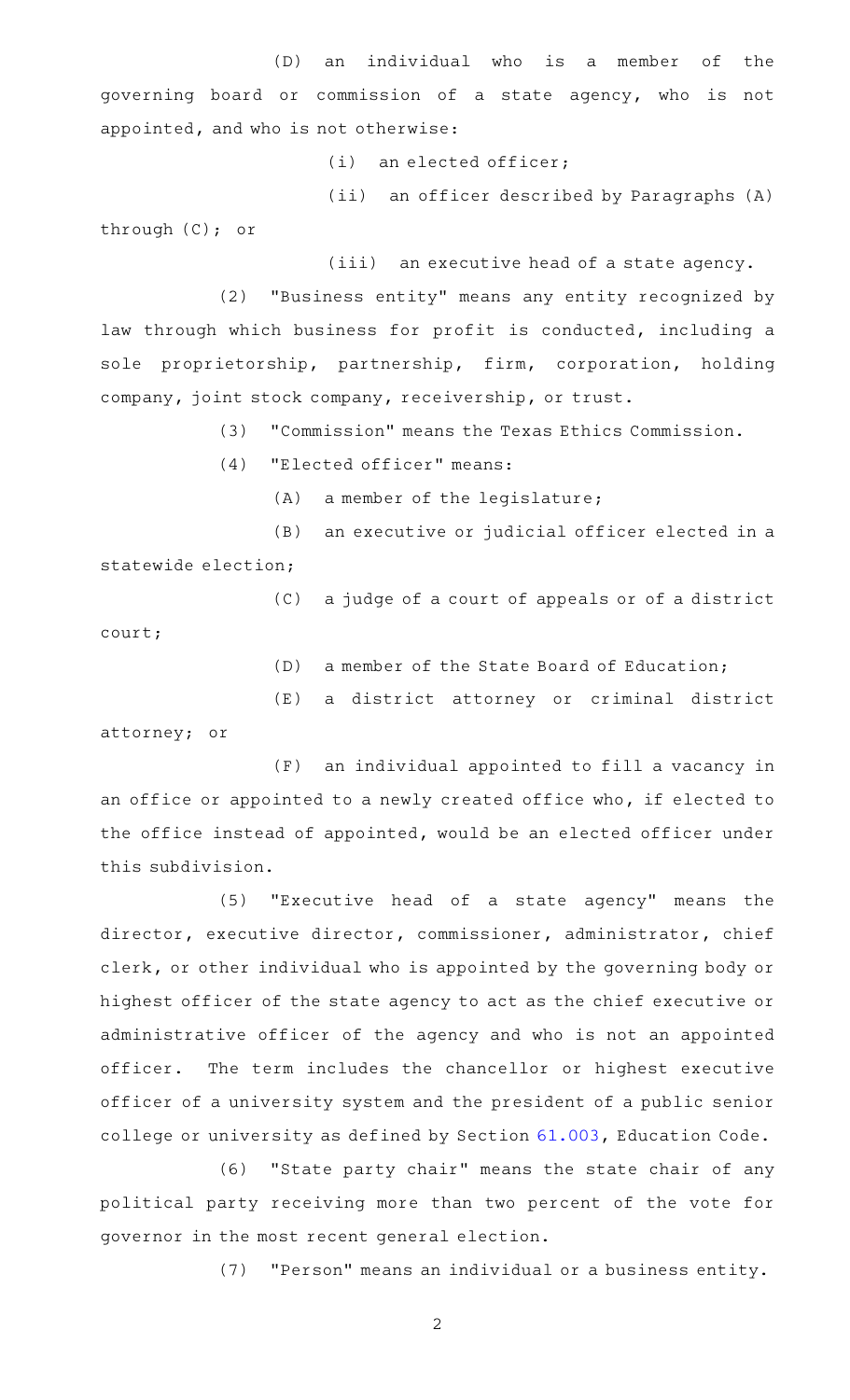(8) "Regulatory agency" means any department, commission, board, or other agency, except the secretary of state and the comptroller, that:

(A) is in the executive branch of state government;

(B) has authority that is not limited to a geographical portion of the state;

(C) was created by the Texas Constitution or a statute of this state; and

(D) has constitutional or statutory authority to engage in regulation.

(9) "Salaried appointed officer" means an appointed officer who receives or is authorized to receive a salary for state service but not a per diem or other form of compensation.

(10) "State agency" means:

(A) a department, commission, board, office, or other agency that:

(i) is in the executive branch of state government;

(ii) has authority that is not limited to a geographical portion of the state; and

(iii) was created by the Texas Constitution or a statute of this state;

(B) a university system or an institution of higher education as defined by Section [61.003](http://www.statutes.legis.state.tx.us/GetStatute.aspx?Code=ED&Value=61.003), Education Code, other than a public junior college; or

(C) a river authority created under the Texas Constitution or a statute of this state.

(11) "State employee" means an individual, other than a state officer, who is employed by:

 $(A)$  a state agency;

(B) the Supreme Court of Texas, the Court of Criminal Appeals of Texas, a court of appeals, or the Texas Judicial Council; or

(C) either house of the legislature or a legislative agency, council, or committee, including the Legislative Budget Board, the Texas Legislative Council, the State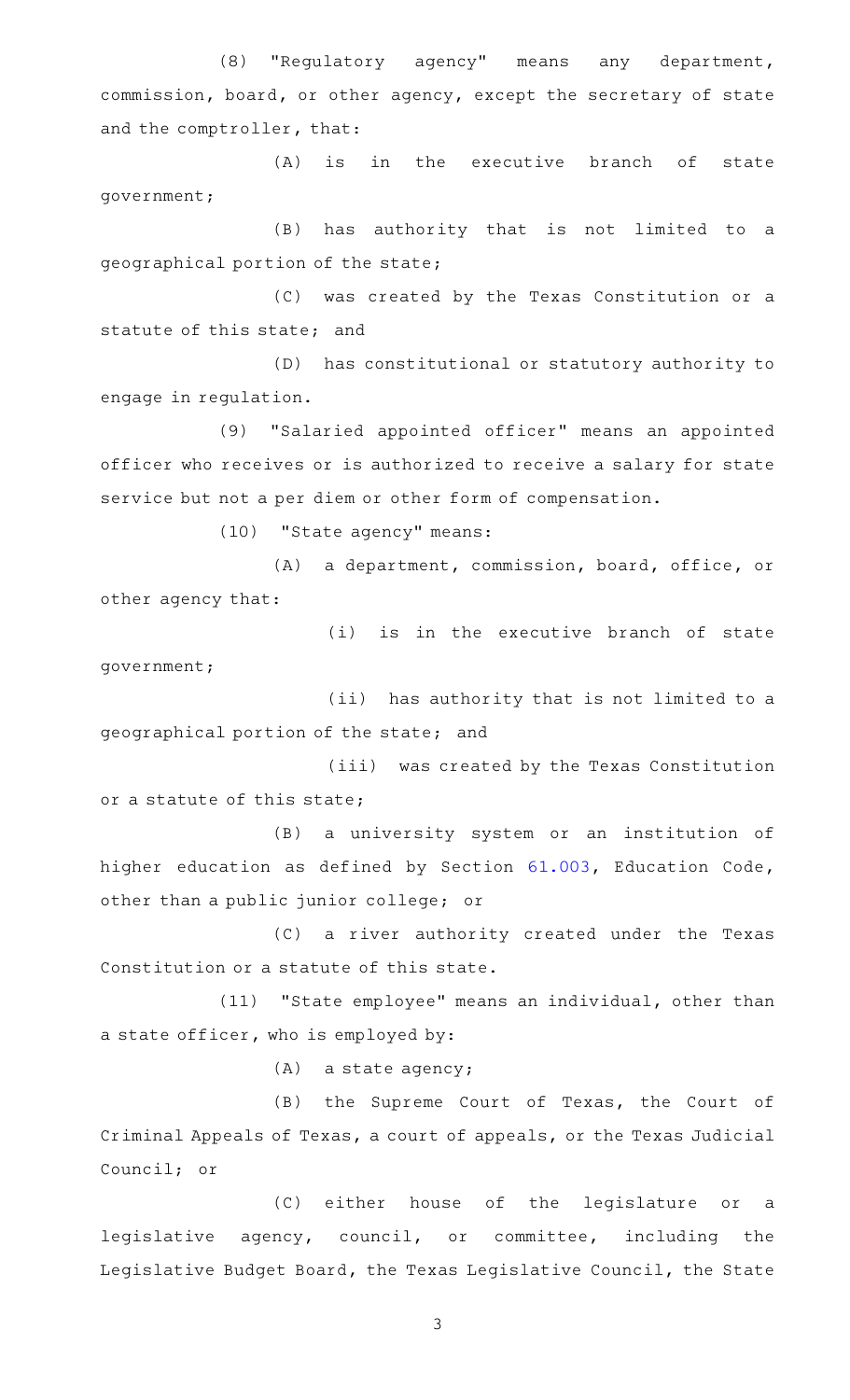Auditor 's Office, and the Legislative Reference Library.

(11-a) "State judge" means:

(A) a judge, former judge, or retired judge of an appellate court, a district court, a constitutional county court, a county court at law, or a statutory probate court of this state;

(B) an associate judge appointed under Chapter [201,](http://www.statutes.legis.state.tx.us/GetStatute.aspx?Code=FA&Value=201) Family Code, or a retired associate judge or former associate judge appointed under that chapter;

(C) a magistrate or associate judge appointed under Chapter [54](http://www.statutes.legis.state.tx.us/GetStatute.aspx?Code=GV&Value=54) or [54A;](http://www.statutes.legis.state.tx.us/GetStatute.aspx?Code=GV&Value=54A)

(D) a justice of the peace; or

 $(E)$  a municipal court judge.

(12) "State officer" means an elected officer, an appointed officer, a salaried appointed officer, an appointed officer of a major state agency, or the executive head of a state agency.

Added by Acts 1993, 73rd Leg., ch. 268, Sec. 1, eff. Sept. 1, 1993. Amended by Acts 1997, 75th Leg., ch. 1134, Sec. 12, Sept. 1, 1997. Amended by:

Acts 2005, 79th Leg., Ch. 1253 (H.B. [1945](http://www.legis.state.tx.us/tlodocs/79R/billtext/html/HB01945F.HTM)), Sec. 1, eff. June 18, 2005.

Acts 2017, 85th Leg., R.S., Ch. 190 (S.B. [42\)](http://www.legis.state.tx.us/tlodocs/85R/billtext/html/SB00042F.HTM), Sec. 18, eff. September 1, 2017.

Sec. 572.003. DEFINITION: APPOINTED OFFICER OF MAJOR STATE AGENCY. (a) In this chapter, "appointed officer of a major state agency" means an individual listed in Subsection (b) or (c).

 $(b)$  The term means:

(1) the Banking Commissioner of The Banking Department of Texas;

(2) the administrative director of the Office of Court Administration of the Texas Judicial System;

(3) the chief executive of the Office of Public Utility Counsel;

 $(4)$  the executive director of the State Bar of Texas;

(5) the director of the lottery division of the Texas Lottery Commission;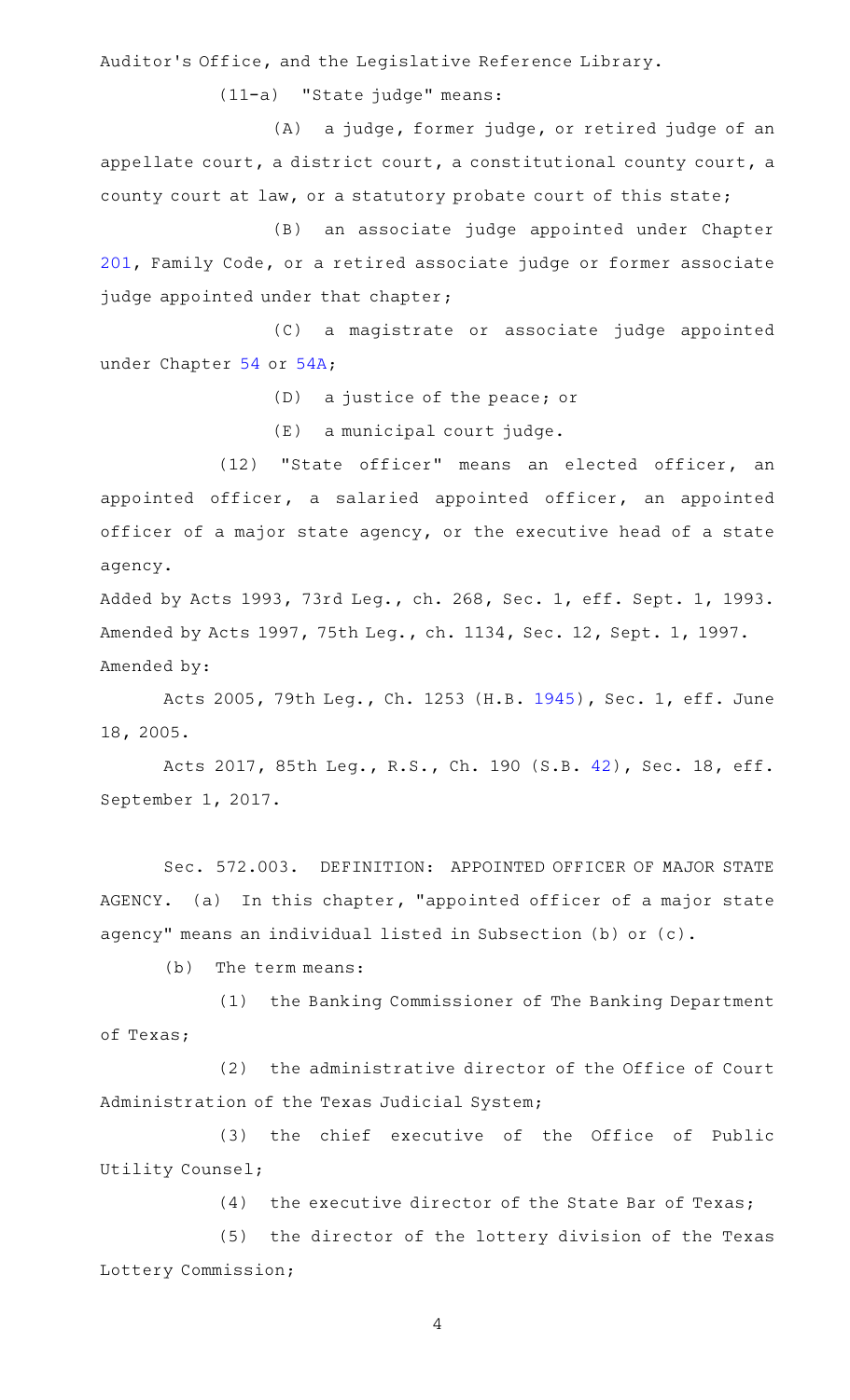(6) the deputy in charge of the department of security in the lottery division of the Texas Lottery Commission;

(7) the director of the bingo division of the Texas Lottery Commission; or

(8) the secretary of state.

- $(c)$  The term means a member of:
	- (1) the Public Utility Commission of Texas;
	- (2) the Texas Commission on Environmental Quality;
	- (3) the Texas Alcoholic Beverage Commission;
	- $(4)$  the Finance Commission of Texas;
	- (5) the Texas Facilities Commission;
	- $(6)$  the Texas Board of Criminal Justice;
- (7) the board of trustees of the Employees Retirement System of Texas;
	- (8) the Texas Transportation Commission;
	- (9) the Texas Department of Insurance;
	- (10) the Parks and Wildlife Commission;
	- (11) the Public Safety Commission;
	- (12) the Texas Ethics Commission;
	- $(13)$  the State Securities Board;
	- (14) the Texas Water Development Board;

(15) the governing board of a public senior college or university as defined by Section [61.003](http://www.statutes.legis.state.tx.us/GetStatute.aspx?Code=ED&Value=61.003), Education Code, or of The University of Texas Southwestern Medical Center, The University of Texas Medical Branch at Galveston, The University of Texas Health Science Center at Houston, The University of Texas Health Science Center at San Antonio, The University of Texas M. D. Anderson Cancer Center, The University of Texas Health Science Center at Tyler, University of North Texas Health Science Center at Fort Worth, Texas Tech University Health Sciences Center, Texas State Technical College--Harlingen, Texas State Technical College--Marshall, Texas State Technical College--Sweetwater, or Texas State Technical College--Waco;

- (16) the Texas Higher Education Coordinating Board;
- (17) the Texas Workforce Commission;

(18) the board of trustees of the Teacher Retirement System of Texas;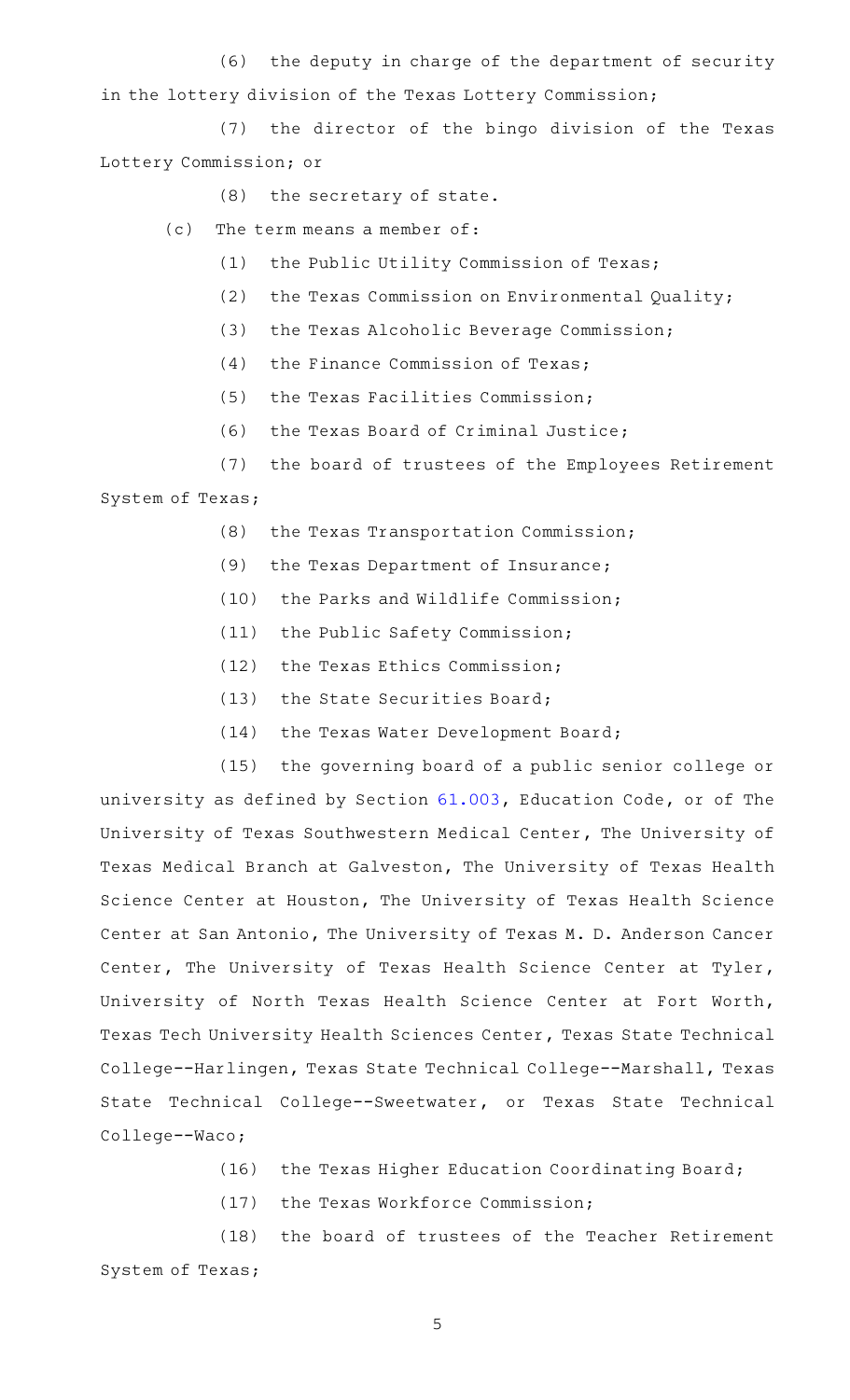- (19) the Credit Union Commission;
- (20) the School Land Board;

(21) the board of the Texas Department of Housing and Community Affairs;

- (22) the Texas Racing Commission;
- (23) the State Board of Dental Examiners;
- (24) the Texas Medical Board;
- (25) the Board of Pardons and Paroles;
- $(26)$  the Texas State Board of Pharmacy;

(27) the Department of Information Resources

governing board;

(28) the board of the Texas Department of Motor Vehicles;

- (29) the Texas Real Estate Commission;
- (30) the board of directors of the State Bar of Texas;
- (31) the Bond Review Board;
- (32) the Health and Human Services Commission;
- (33) the Texas Funeral Service Commission;

(34) the board of directors of a river authority created under the Texas Constitution or a statute of this state;

(35) the Texas Lottery Commission; or

(36) the Cancer Prevention and Research Institute of Texas.

(d) The term includes the successor in function as provided by law to an office listed in Subsection (b) or (c) if that office is abolished.

Added by Acts 1993, 73rd Leg., ch. 268, Sec. 1, eff. Sept. 1, 1993. Amended by Acts 1995, 74th Leg., ch. 76, Sec. 5.06(a), eff. Sept. 1, 1995; Acts 2001, 77th Leg., ch. 238, Sec. 3, eff. May 22, 2001; Acts 2003, 78th Leg., ch. 817, Sec. 10.04, eff. Sept. 1, 2003. Amended by:

Acts 2007, 80th Leg., R.S., Ch. 937 (H.B. [3560\)](http://www.legis.state.tx.us/tlodocs/80R/billtext/html/HB03560F.HTM), Sec. 3.09, eff. September 1, 2007.

Acts 2009, 81st Leg., R.S., Ch. 87 (S.B. [1969](http://www.legis.state.tx.us/tlodocs/81R/billtext/html/SB01969F.HTM)), Sec. 11.012, eff. September 1, 2009.

Acts 2013, 83rd Leg., R.S., Ch. 179 (H.B. [1844\)](http://www.legis.state.tx.us/tlodocs/83R/billtext/html/HB01844F.HTM), Sec. 13, eff. September 1, 2013.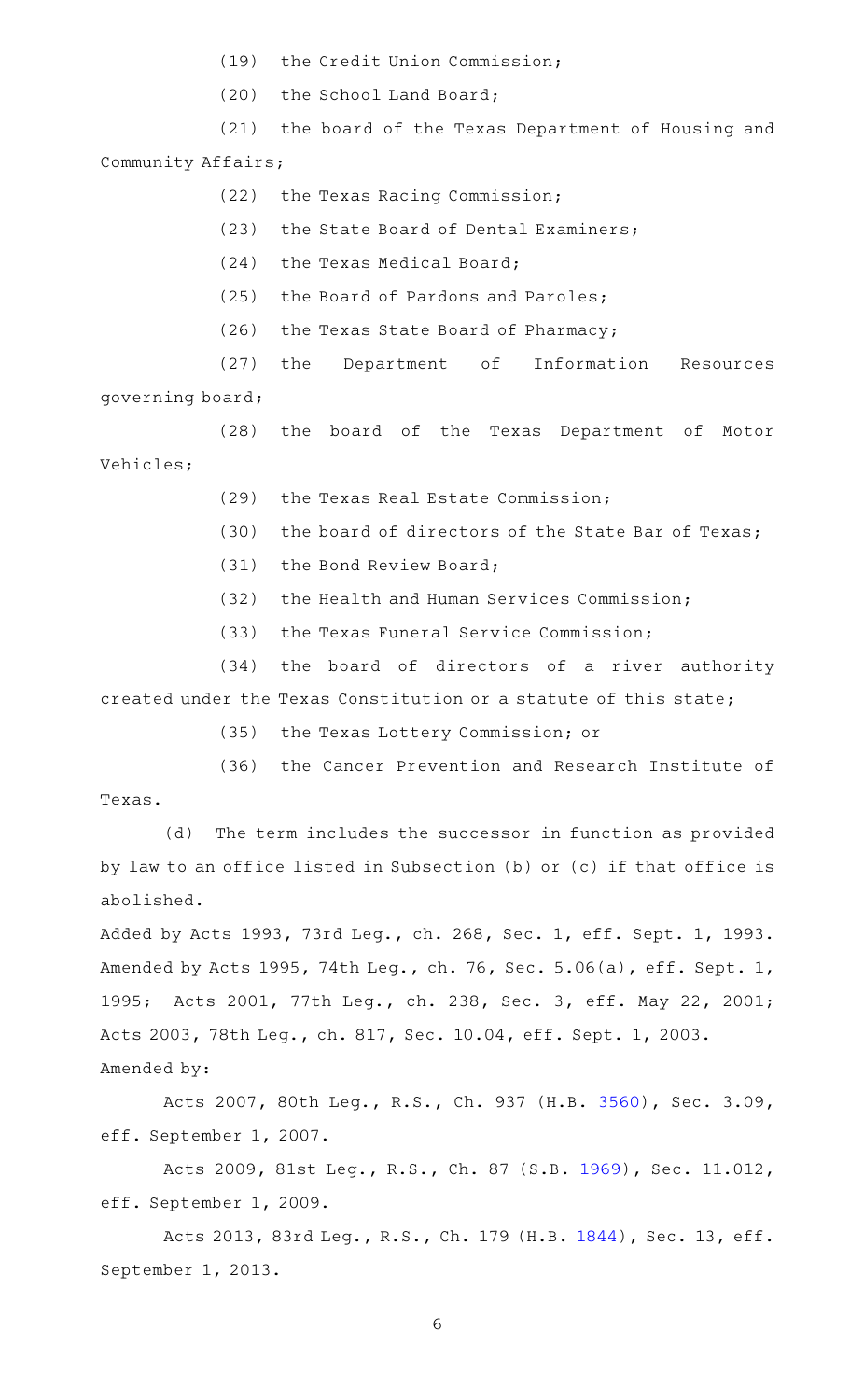Acts 2013, 83rd Leg., R.S., Ch. 1316 (S.B. [220\)](http://www.legis.state.tx.us/tlodocs/83R/billtext/html/SB00220F.HTM), Sec. 3.02, eff. June 14, 2013.

Acts 2017, 85th Leg., R.S., Ch. 521 (S.B. [81](http://www.legis.state.tx.us/tlodocs/85R/billtext/html/SB00081F.HTM)), Sec. 1, eff. September 1, 2017.

Acts 2021, 87th Leg., R.S., Ch. 276 (H.B. [3514](http://www.legis.state.tx.us/tlodocs/87R/billtext/html/HB03514F.HTM)), Sec. 2, eff. September 1, 2021.

Sec. 572.004. DEFINITION: REGULATION. In this chapter, "regulation" means rulemaking, adjudication, or licensing. In this definition:

(1) "Adjudication" means the process of an agency for formulating an order.

(2) "License" includes all or part of an agency permit, certificate, approval, registration, charter, membership, statutory exemption, or other form of permission.

(3) "Licensing" includes the process of an agency concerning the grant, renewal, denial, revocation, suspension, annulment, withdrawal, limitation, amendment, modification, or conditioning of a license.

(4) "Order" means all or part of a final disposition, whether affirmative, negative, injunctive, or declaratory in form, of an agency in a matter other than rulemaking but including licensing.

(5) "Rule" means all or part of an agency statement of general or particular applicability and future effect designed to implement, interpret, or prescribe law or policy or to describe the organization, procedure, or practice requirements of an agency. Added by Acts 1993, 73rd Leg., ch. 268, Sec. 1, eff. Sept. 1, 1993.

Sec. 572.005. DETERMINATION OF SUBSTANTIAL INTEREST. An individual has a substantial interest in a business entity if the individual:

(1) has a controlling interest in the business entity;

(2) owns more than 10 percent of the voting interest in the business entity;

(3) owns more than \$25,000 of the fair market value of the business entity;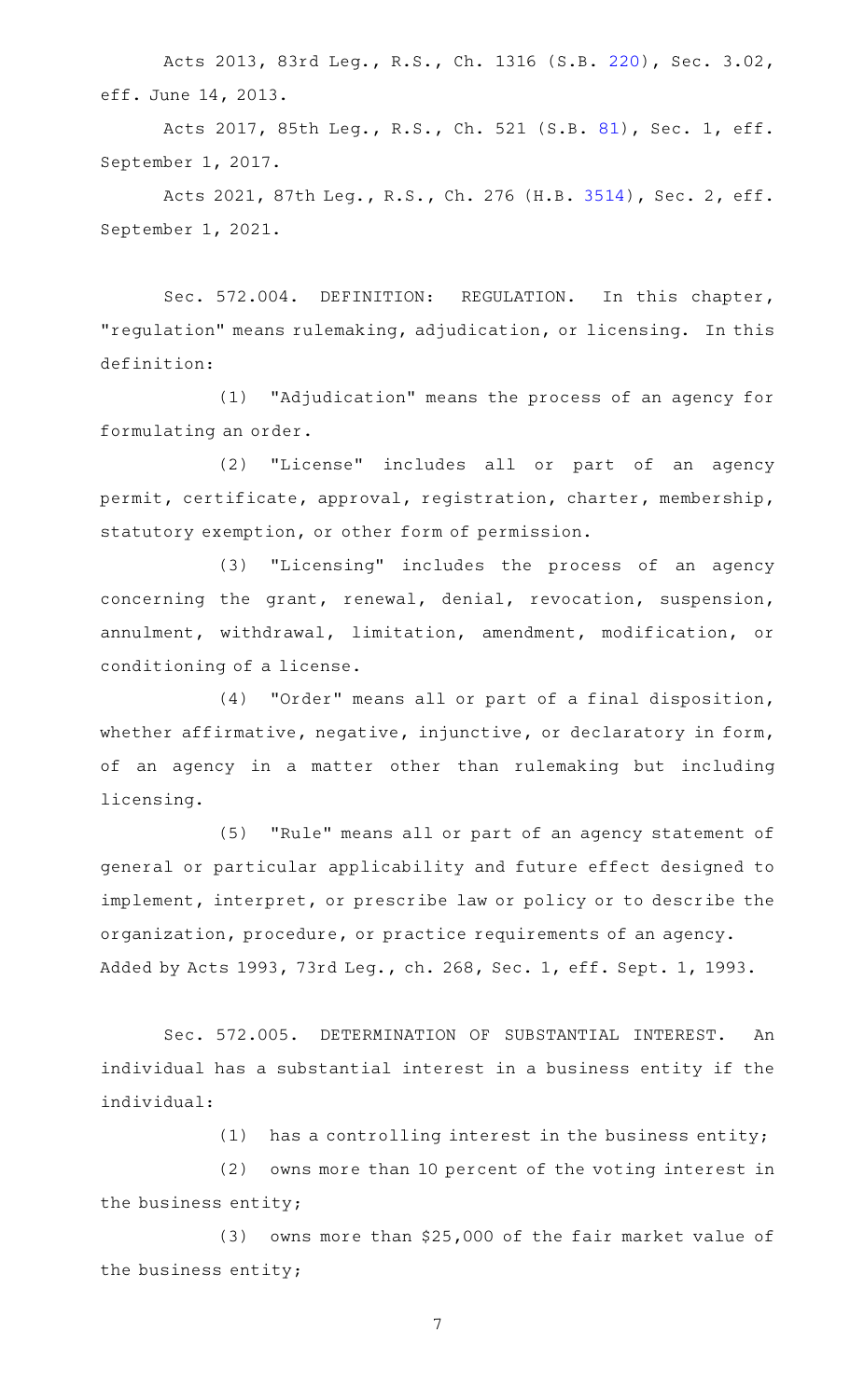(4) has a direct or indirect participating interest by shares, stock, or otherwise, regardless of whether voting rights are included, in more than 10 percent of the profits, proceeds, or capital gains of the business entity;

(5) is a member of the board of directors or other governing board of the business entity;

(6) serves as an elected officer of the business entity; or

(7) is an employee of the business entity. Added by Acts 1993, 73rd Leg., ch. 268, Sec. 1, eff. Sept. 1, 1993.

Sec. 572.006. DETERMINATION OF DEPENDENT CHILD. An individual's child, including an adopted child or stepchild, is the individual 's dependent during a calendar year in which the individual provides more than 50 percent of the child 's support. Added by Acts 1993, 73rd Leg., ch. 268, Sec. 1, eff. Sept. 1, 1993.

Sec. 572.007. PENALTIES IMPOSED BY COMMISSION. This chapter does not prohibit the imposition of civil penalties by the commission in addition to criminal penalties or other sanctions imposed by law.

Added by Acts 1993, 73rd Leg., ch. 268, Sec. 1, eff. Sept. 1, 1993.

Sec. 572.008. VENUE. An offense under this chapter, including perjury, may be prosecuted in Travis County or in any other county in which it may be prosecuted under the Code of Criminal Procedure.

Added by Acts 1993, 73rd Leg., ch. 268, Sec. 1, eff. Sept. 1, 1993.

## SUBCHAPTER B. PERSONAL FINANCIAL STATEMENT

Sec. 572.021. FINANCIAL STATEMENT REQUIRED. Except as provided by Section [572.0211](http://www.statutes.legis.state.tx.us/GetStatute.aspx?Code=GV&Value=572.0211), a state officer, a partisan or independent candidate for an office as an elected officer, and a state party chair shall file with the commission a verified financial statement complying with Sections [572.022](http://www.statutes.legis.state.tx.us/GetStatute.aspx?Code=GV&Value=572.022) through [572.0252](http://www.statutes.legis.state.tx.us/GetStatute.aspx?Code=GV&Value=572.0252).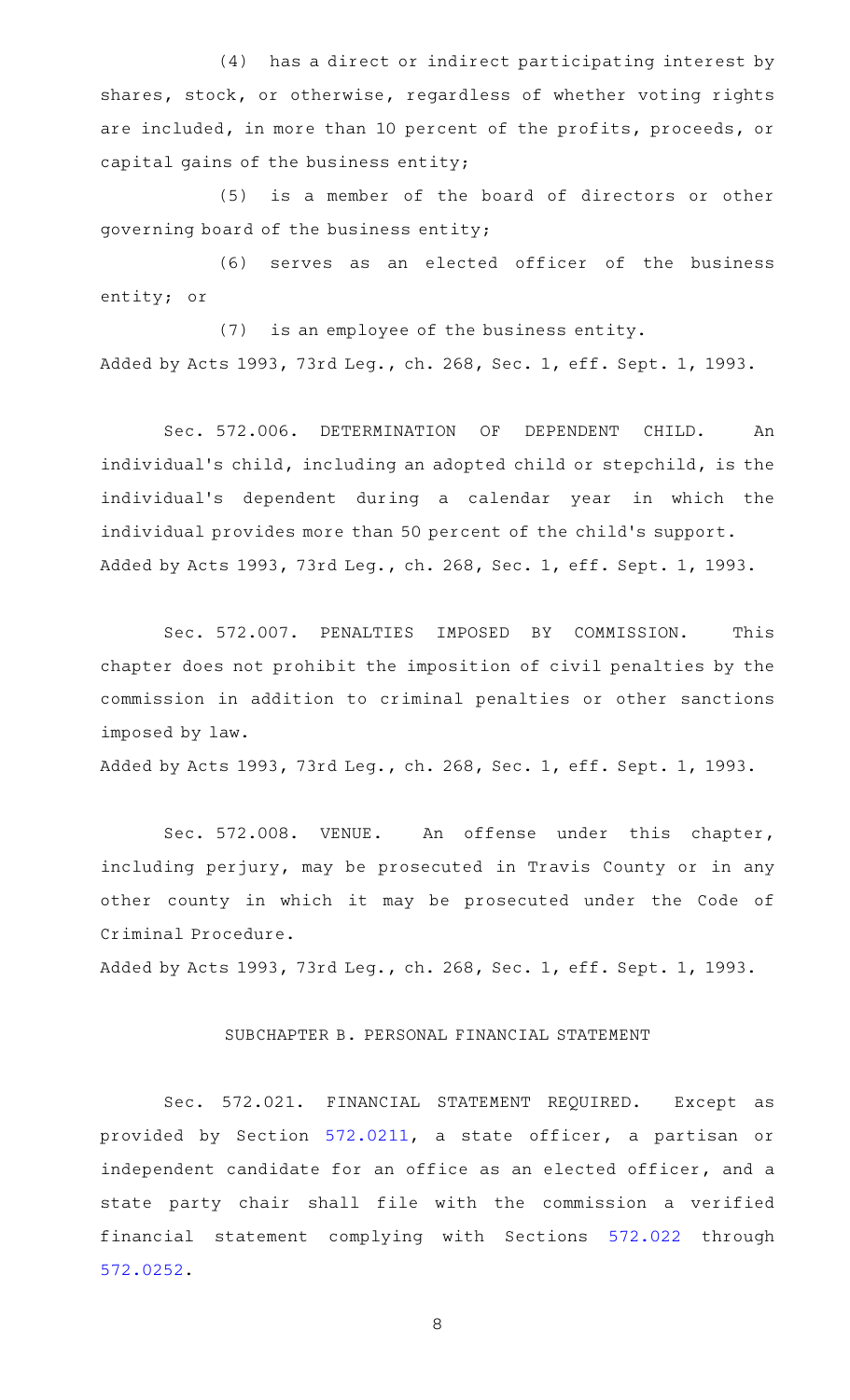Added by Acts 1993, 73rd Leg., ch. 268, Sec. 1, eff. Sept. 1, 1993. Amended by Acts 2003, 78th Leg., ch. 249, Sec. 5.01, eff. Sept. 1, 2003.

#### Amended by:

Acts 2005, 79th Leg., Ch. 630 (H.B. [2511\)](http://www.legis.state.tx.us/tlodocs/79R/billtext/html/HB02511F.HTM), Sec. 2, eff. June 17, 2005.

Acts 2005, 79th Leg., Ch. 1253 (H.B. [1945](http://www.legis.state.tx.us/tlodocs/79R/billtext/html/HB01945F.HTM)), Sec. 2, eff. June 18, 2005.

Sec. 572.0211. FILING BY HOLDOVER OFFICER NOT REQUIRED. (a) An appointed officer who resigns from office and who ceases to participate in the state agency 's functions is not required to file a financial statement that is due because of service in that office after the effective date of the resignation.

(b) An appointed officer whose term of office expires and who ceases to participate in the functions of the state agency is not required to file a financial statement that is due because of service in that office after the date the term of office expires.

(c) An appointed officer of a state agency that is abolished or whose functions are transferred to another state agency is not required to file a financial statement that is due because of service after the date that the agency is abolished or the functions of the agency are transferred.

(d) An appointed officer who resigns or whose term of office expires who does not intend to participate in the functions of the state agency shall deliver written notice of the officer 's intention to the governor and the commission.

Added by Acts 2005, 79th Leg., Ch. 630 (H.B. [2511](http://www.legis.state.tx.us/tlodocs/79R/billtext/html/HB02511F.HTM)), Sec. 1, eff. June 17, 2005.

Sec. 572.022. REPORTING CATEGORIES; REQUIRED DESCRIPTIONS. (a) If an amount in a financial statement is required to be reported by category, the individual filing the statement shall report whether the amount is:

- $(1)$  less than \$5,000;
- (2) at least  $$5,000$  but less than  $$10,000$ ;
- (3) at least  $$10,000$  but less than  $$25,000$ ; or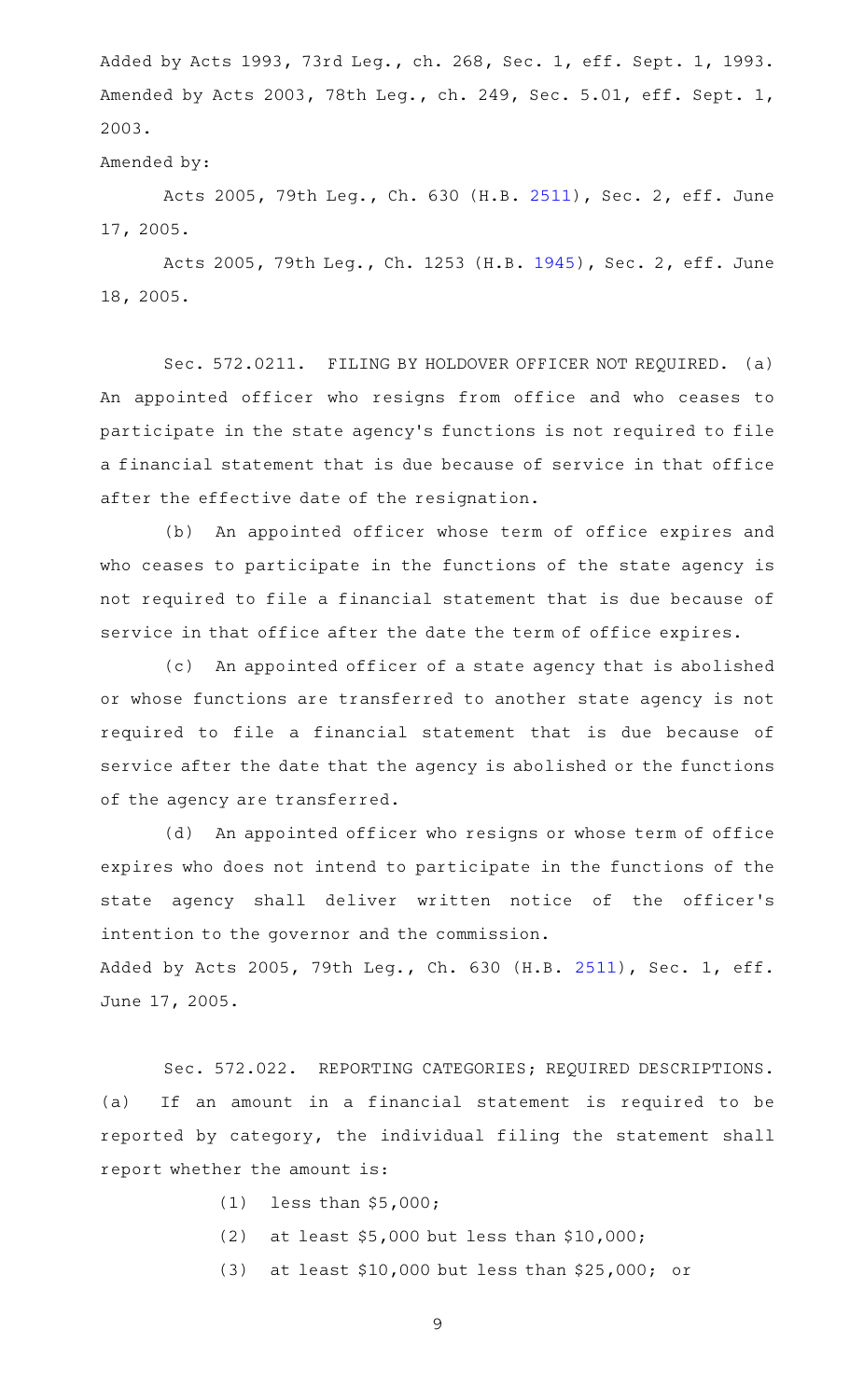(4) \$25,000 or more.

(b) The individual filing the statement shall report an amount of stock by category of number of shares instead of by category of dollar value and shall report whether the amount is:

 $(1)$  less than 100 shares;

- (2) at least 100 but less than 500 shares;
- (3) at least 500 but less than  $1,000$  shares;
- (4) at least  $1,000$  but less than  $5,000$  shares;
- (5) at least  $5,000$  but less than 10,000 shares; or
- $(6)$  10,000 shares or more.

(c) The individual filing the statement shall report a description of real property by reporting:

(1) the street address, if available, or the number of lots or number of acres, as applicable, in each county, and the name of the county, if the street address is not available; and

(2) the names of all persons retaining an interest in the property, excluding an interest that is a severed mineral interest.

(d) For a gift of cash or a cash equivalent such as a negotiable instrument or gift certificate that is reported in accordance with Section [572.023](http://www.statutes.legis.state.tx.us/GetStatute.aspx?Code=GV&Value=572.023)(b)(7), the individual filing the statement shall include in the description of the gift a statement of the value of the gift.

Added by Acts 1993, 73rd Leg., ch. 268, Sec. 1, eff. Sept. 1, 1993. Amended by Acts 2003, 78th Leg., ch. 249, Sec. 5.02, eff. Sept. 1, 2003.

Amended by:

Acts 2007, 80th Leg., R.S., Ch. 342 (S.B. [129](http://www.legis.state.tx.us/tlodocs/80R/billtext/html/SB00129F.HTM)), Sec. 1, eff. September 1, 2007.

Acts 2007, 80th Leg., R.S., Ch. 342 (S.B. [129](http://www.legis.state.tx.us/tlodocs/80R/billtext/html/SB00129F.HTM)), Sec. 2, eff. September 1, 2007.

Sec. 572.023. CONTENTS OF FINANCIAL STATEMENT IN GENERAL. (a) A financial statement must include an account of the financial activity of the individual required by this subchapter to file a financial statement and an account of the financial activity of the individual 's spouse and dependent children if the individual had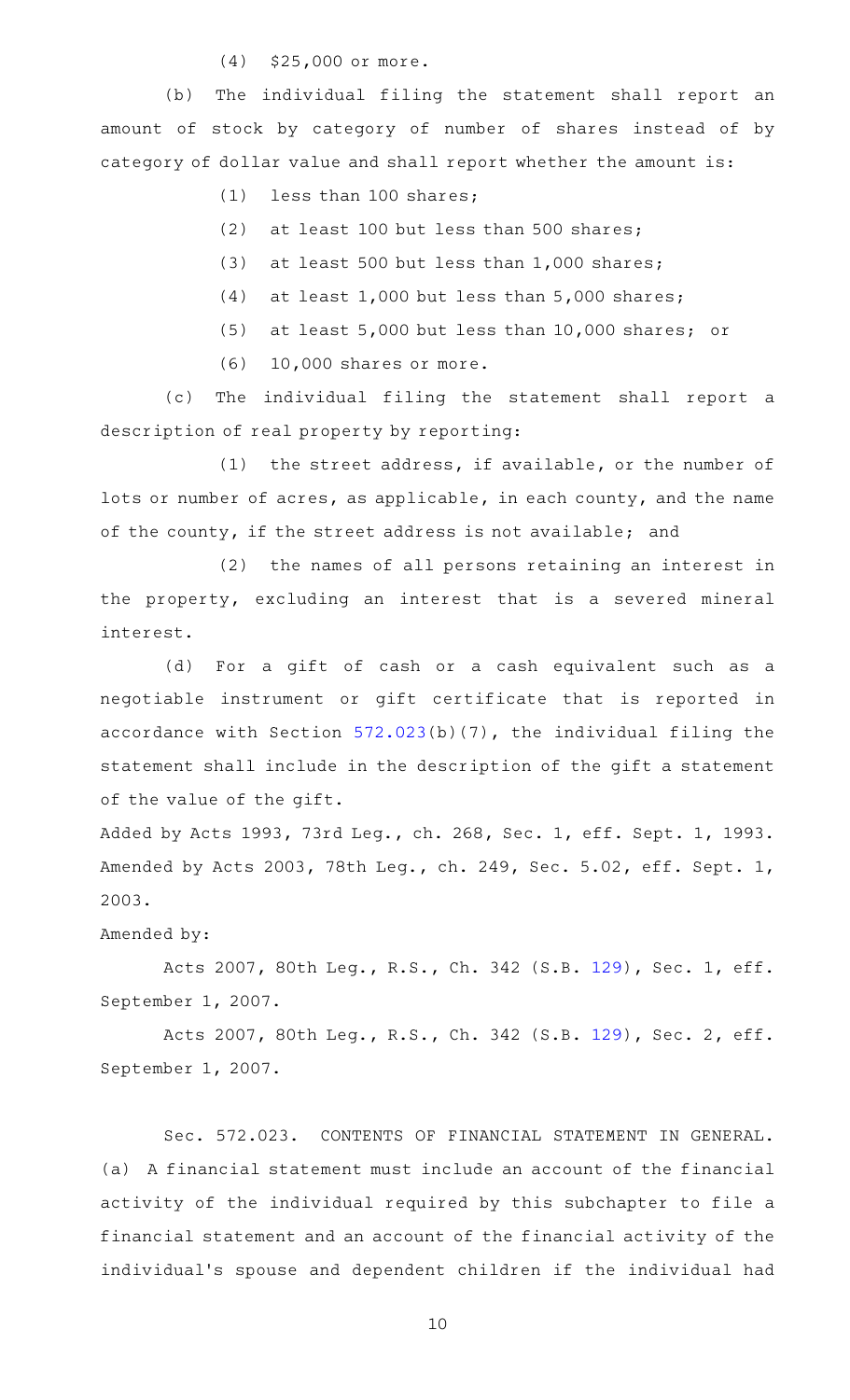actual control over that activity for the preceding calendar year.

 $(b)$  The account of financial activity consists of:

 $(1)$  a list of all sources of occupational income, identified by employer, or if self-employed, by the nature of the occupation, including identification of a person or other organization from which the individual or a business in which the individual has a substantial interest received a fee as a retainer for a claim on future services in case of need, as distinguished from a fee for services on a matter specified at the time of contracting for or receiving the fee, if professional or occupational services are not actually performed during the reporting period equal to or in excess of the amount of the retainer, and the category of the amount of the fee;

(2) identification by name and the category of the number of shares of stock of any business entity held or acquired, and if sold, the category of the amount of net gain or loss realized from the sale;

 $(3)$  a list of all bonds, notes, and other commercial paper held or acquired, and if sold, the category of the amount of net gain or loss realized from the sale;

(4) identification of each source and the category of the amount of income in excess of \$500 derived from each source from interest, dividends, royalties, and rents;

(5) identification of each guarantor of a loan and identification of each person or financial institution to whom a personal note or notes or lease agreement for a total financial liability in excess of \$1,000 existed at any time during the year and the category of the amount of the liability;

(6) identification by description of all beneficial interests in real property and business entities held or acquired, and if sold, the category of the amount of the net gain or loss realized from the sale;

(7) identification of a person or other organization from which the individual or the individual 's spouse or dependent children received a gift of anything of value in excess of \$250 and a description of each gift, except:

(A) a gift received from an individual related to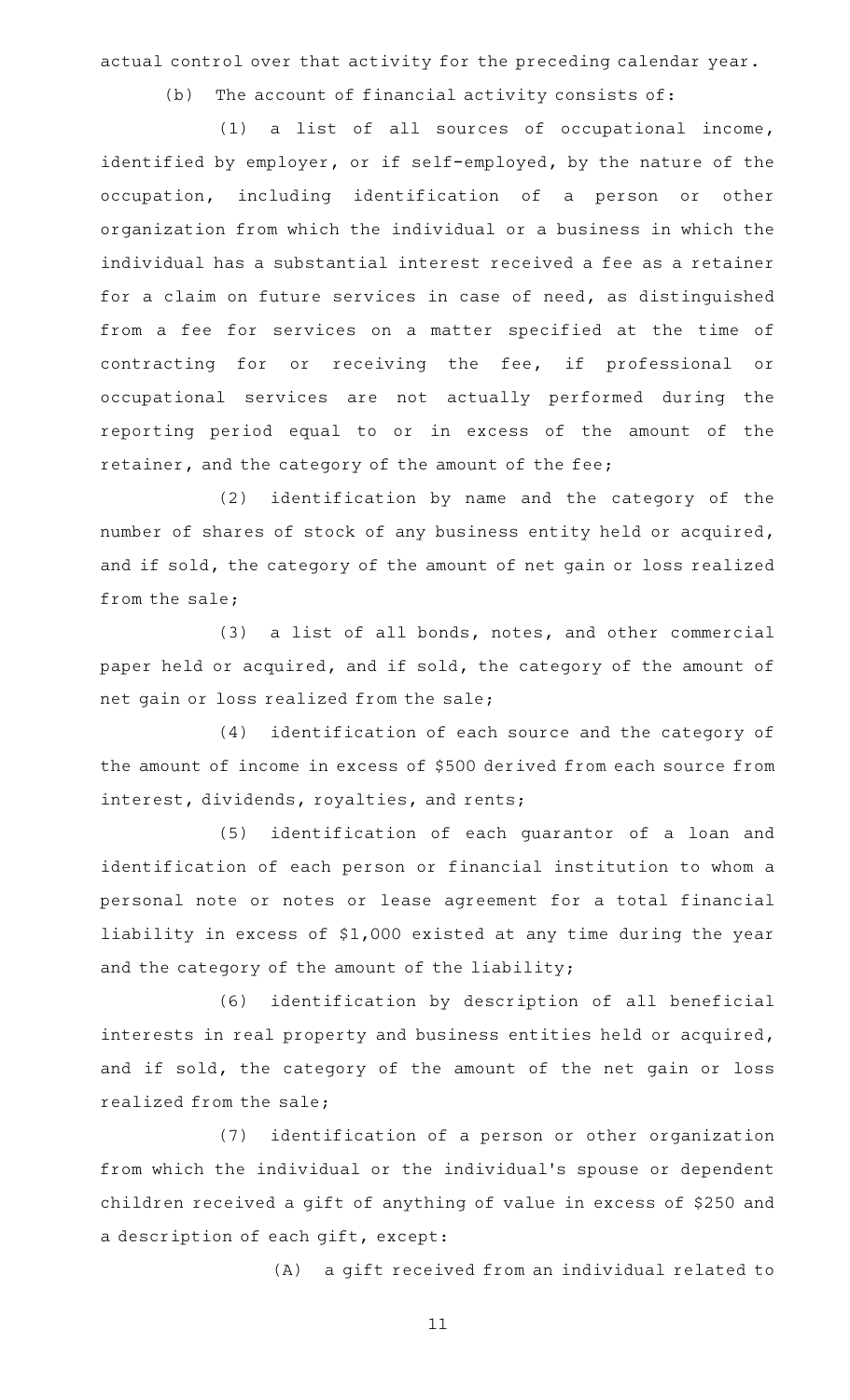the individual at any time within the second degree by consanguinity or affinity, as determined under Subchapter [B](http://www.statutes.legis.state.tx.us/GetStatute.aspx?Code=GV&Value=573.021), Chapter [573;](http://www.statutes.legis.state.tx.us/GetStatute.aspx?Code=GV&Value=573)

 $(B)$  a political contribution that was reported as required by Chapter [254](http://www.statutes.legis.state.tx.us/GetStatute.aspx?Code=EL&Value=254), Election Code; and

(C) an expenditure required to be reported by a person required to be registered under Chapter [305;](http://www.statutes.legis.state.tx.us/GetStatute.aspx?Code=GV&Value=305)

(8) identification of the source and the category of the amount of all income received as beneficiary of a trust, other than a blind trust that complies with Subsection (c), and identification of each trust asset, if known to the beneficiary, from which income was received by the beneficiary in excess of \$500;

 $(9)$  identification:

(A) by description of a corporation, firm, partnership, limited partnership, limited liability partnership, professional corporation, professional association, joint venture, or other business association in which five percent or more of the outstanding ownership was held, acquired, or sold; and

(B) by description and the category of the amount of all assets and liabilities of a corporation, firm, partnership, limited partnership, limited liability partnership, professional corporation, professional association, joint venture, or other business association in which 50 percent or more of the outstanding ownership was held, acquired, or sold;

(10) a list of all boards of directors of which the individual is a member and executive positions that the individual holds in corporations, firms, partnerships, limited partnerships, limited liability partnerships, professional corporations, professional associations, joint ventures, or other business associations or proprietorships, stating the name of each corporation, firm, partnership, limited partnership, limited liability partnership, professional corporation, professional association, joint venture, or other business association or proprietorship and the position held;

(11) identification of any person providing transportation, meals, or lodging expenses permitted under Section [36.07\(](http://www.statutes.legis.state.tx.us/GetStatute.aspx?Code=PE&Value=36.07)b), Penal Code, and the amount of those expenses, other than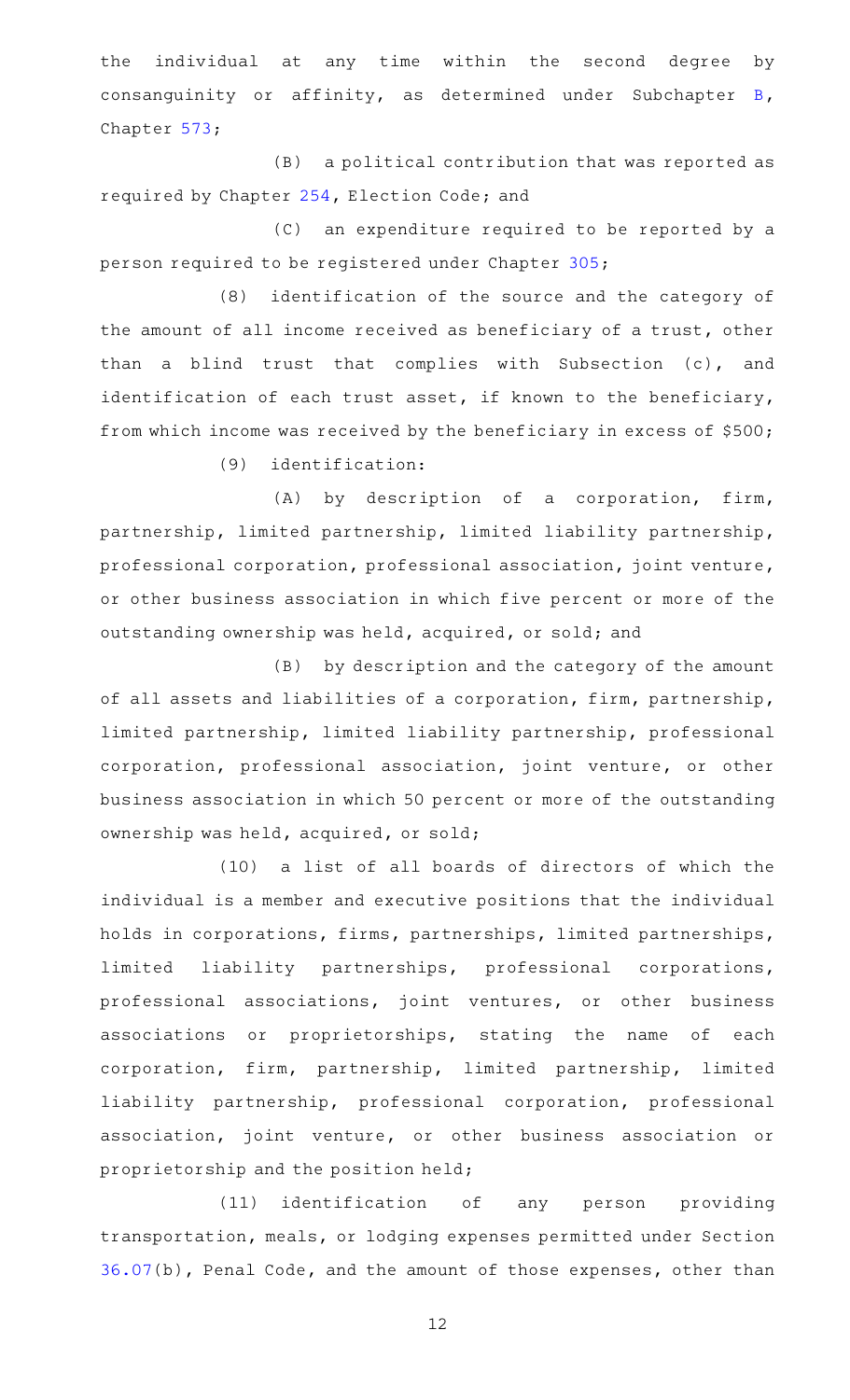expenditures required to be reported under Chapter 305;

(12) any corporation, firm, partnership, limited partnership, limited liability partnership, professional corporation, professional association, joint venture, or other business association, excluding a publicly held corporation, in which both the individual and a person registered under Chapter [305](http://www.statutes.legis.state.tx.us/GetStatute.aspx?Code=GV&Value=305) have an interest;

(13) identification by name and the category of the number of shares of any mutual fund held or acquired, and if sold, the category of the amount of net gain or loss realized from the sale;

(14) identification of each blind trust that complies with Subsection (c), including:

(A) the category of the fair market value of the trust;

 $(B)$  the date the trust was created;

(C) the name and address of the trustee; and

(D) a statement signed by the trustee, under penalty of perjury, stating that:

(i) the trustee has not revealed any information to the individual, except information that may be disclosed under Subdivision (8); and

(ii) to the best of the trustee's knowledge, the trust complies with this section;

(15) if the aggregate cost of goods or services sold under one or more written contracts described by this subdivision exceeds \$10,000 in the year covered by the report, identification of each written contract, including the name of each party to the contract:

(A) for the sale of goods or services in the amount of \$2,500 or more;

(B) to which the individual, the individual's spouse, the individual 's dependent child, or any business entity of which the individual, the individual's spouse, or the individual's dependent child, independently or in conjunction with one or more persons described by this subsection, has at least a 50 percent ownership interest is a party; and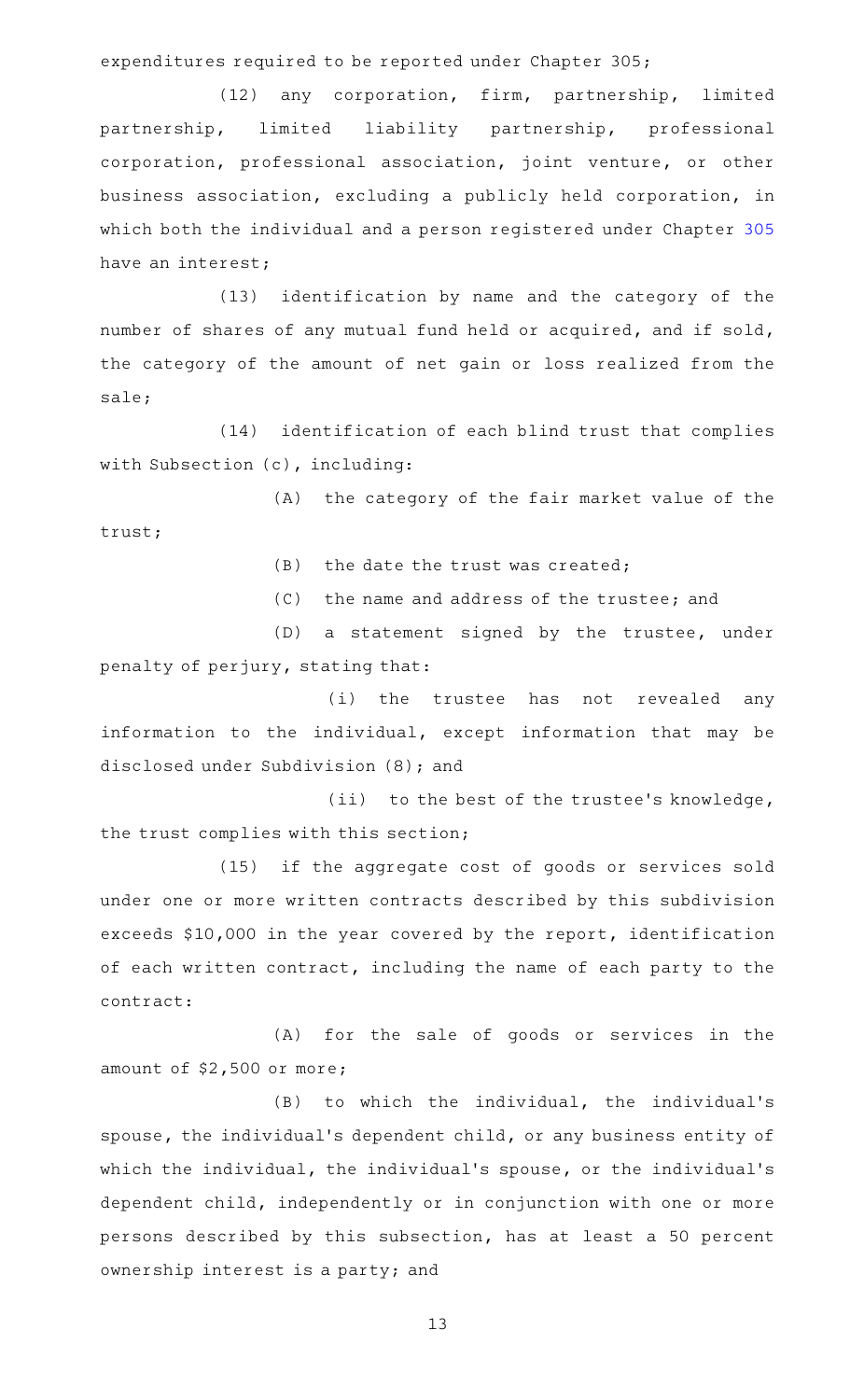$(C)$  with:

(i) a governmental entity; or

(ii) a person who contracts with a governmental entity, if the individual or entity described by Paragraph (B) performs work arising out of the contract, subcontract, or agreement between the person and the governmental entity for a fee; and

(16) if the individual is a member of the legislature and provides bond counsel services to an issuer, as defined by Section [1201.002](http://www.statutes.legis.state.tx.us/GetStatute.aspx?Code=GV&Value=1201.002)(1), identification of the following for each issuance for which the individual served as bond counsel:

 $(A)$  the amount of the issuance:

 $(B)$  the name of the issuer;

 $(C)$  the date of the issuance;

(D) the amount of fees paid to the individual, and whether the amount is:

> $(i)$  less than \$5,000; (ii) at least  $$5,000$  but less than  $$10,000$ ;  $(iii)$  at least \$10,000 but less than

\$25,000; or

 $(iv)$  \$25,000 or more; and

 $(E)$  the amount of fees paid to the individual's firm, if applicable, and whether the amount is:

> (i) less than  $$5,000;$ (ii) at least  $$5,000$  but less than  $$10,000$ ;  $(iii)$  at least \$10,000 but less than

\$25,000; or

 $(iv)$  \$25,000 or more.

(c) For purposes of Subsections  $(b)(8)$  and  $(14)$ , a blind trust is a trust as to which:

 $(1)$  the trustee:

 $(A)$  is a disinterested party;

 $(B)$  is not the individual;

(C) is not required to register as a lobbyist under Chapter [305](http://www.statutes.legis.state.tx.us/GetStatute.aspx?Code=GV&Value=305);

(D) is not a public officer or public employee;

and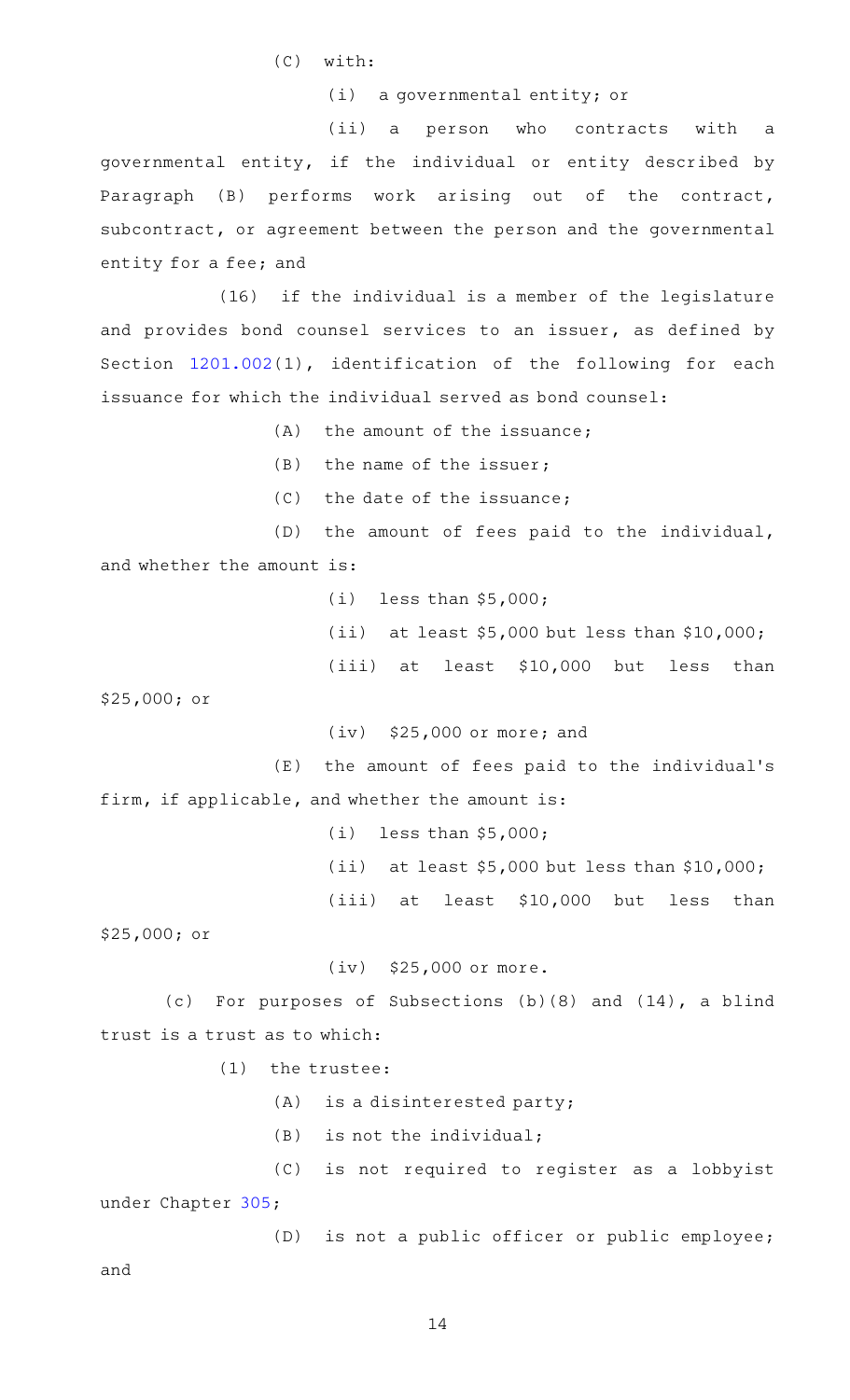$(E)$  was not appointed to public office by the individual or by a public officer or public employee the individual supervises; and

(2) the trustee has complete discretion to manage the trust, including the power to dispose of and acquire trust assets without consulting or notifying the individual.

(d) If a blind trust under Subsection (c) is revoked while the individual is subject to this subchapter, the individual must file an amendment to the individual's most recent financial statement, disclosing the date of revocation and the previously unreported value by category of each asset and the income derived from each asset.

(e) In this section, "governmental entity" means this state, a political subdivision of the state, or an agency or department of the state or a political subdivision of the state.

(f) Subsection  $(b)$  (15) does not require the disclosure of an employment contract between a school district or open-enrollment charter school and an employee of the district or school.

(q) An individual who complies with any applicable requirements of Sections [51.954](http://www.statutes.legis.state.tx.us/GetStatute.aspx?Code=ED&Value=51.954) and [51.955,](http://www.statutes.legis.state.tx.us/GetStatute.aspx?Code=ED&Value=51.955) Education Code, and Section 2252.908 of this code, in an individual capacity or as a member or employee of an entity to which those sections apply, is not required to include in the account of financial activity the information described by Subsection (b)(15) unless specifically requested by the commission to include the information.

Added by Acts 1993, 73rd Leg., ch. 268, Sec. 1, eff. Sept. 1, 1993. Amended by Acts 2003, 78th Leg., ch. 249, Sec. 5.03, eff. Sept. 1, 2003.

Amended by:

Acts 2017, 85th Leg., R.S., Ch. 439 (H.B. [501](http://www.legis.state.tx.us/tlodocs/85R/billtext/html/HB00501F.HTM)), Sec. 1, eff. January 8, 2019.

Sec. 572.024. INFORMATION ABOUT SERVICES FOR LOBBYISTS OR LOBBYIST EMPLOYERS. A state officer who receives a fee for services rendered by the officer to or on behalf of a person required to be registered under Chapter [305,](http://www.statutes.legis.state.tx.us/GetStatute.aspx?Code=GV&Value=305) or to or on behalf of a person or entity that the officer actually knows directly compensates or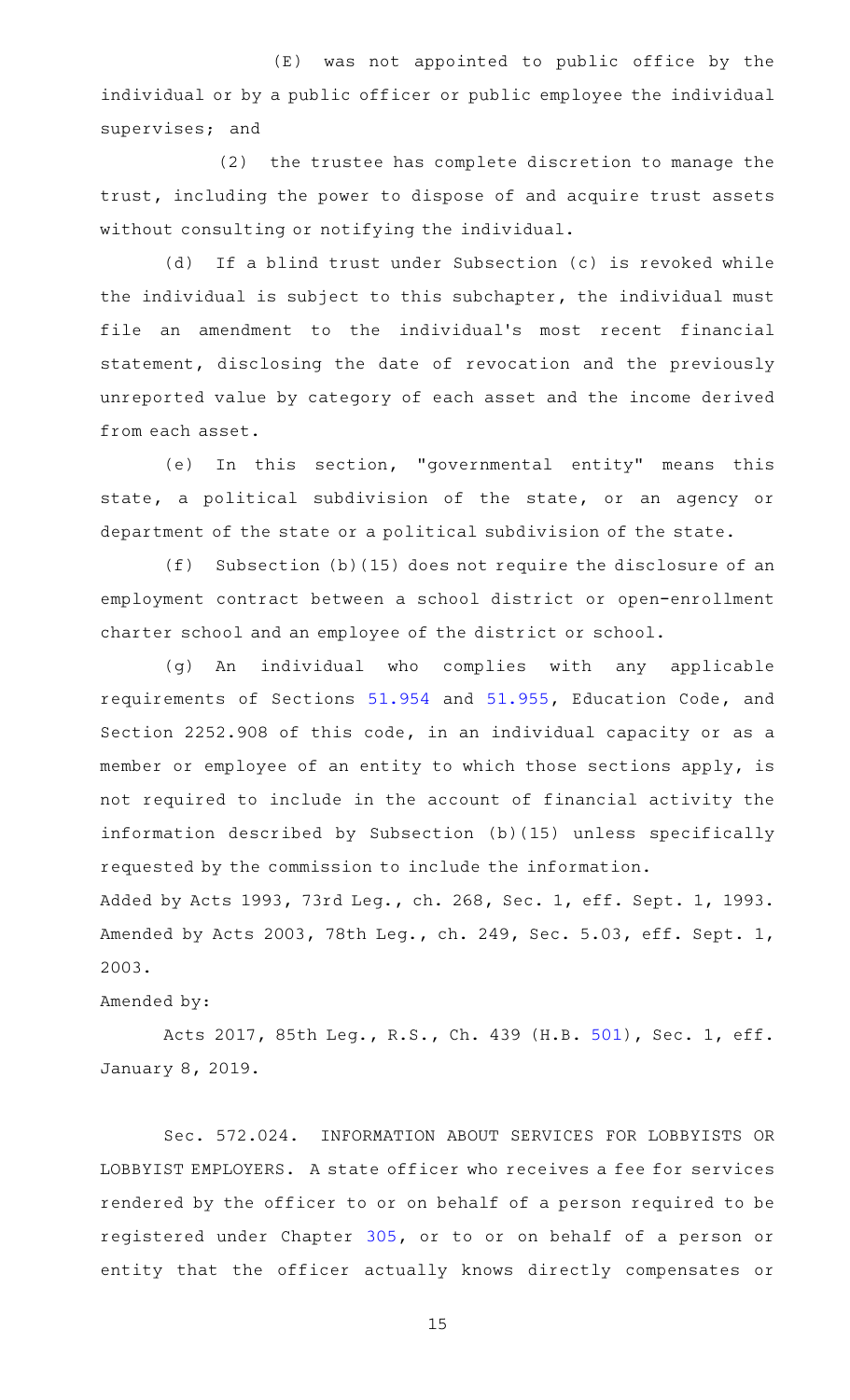reimburses a person required to be registered under Chapter [305](http://www.statutes.legis.state.tx.us/GetStatute.aspx?Code=GV&Value=305), shall report on the financial statement the name of each person or entity for which the services were rendered and the category of the amount of each fee.

Added by Acts 1993, 73rd Leg., ch. 268, Sec. 1, eff. Sept. 1, 1993.

Sec. 572.025. INFORMATION ABOUT LEGISLATORS' REPRESENTATION BEFORE EXECUTIVE STATE AGENCIES. A member of the legislature who represents another person for compensation before an executive state agency shall report on the financial statement:

- $(1)$  the name of the agency;
- (2) the person represented by the member; and

(3) the category of the amount of compensation received by the member for that representation. Added by Acts 1993, 73rd Leg., ch. 268, Sec. 1, eff. Sept. 1, 1993.

Sec. 572.0251. INFORMATION ABOUT LEGISLATIVE CONTINUANCES. A member or member-elect of the legislature licensed to practice law in this state who represents a party to a civil or criminal case for compensation and on that party 's behalf applies for or obtains a legislative continuance under Section [30.003,](http://www.statutes.legis.state.tx.us/GetStatute.aspx?Code=CP&Value=30.003) Civil Practice and Remedies Code, or under another law or rule that requires or permits a court to grant a continuance on the grounds that an attorney for a party is a member or member-elect of the legislature shall report on the financial statement:

 $(1)$  the name of the party represented;

(2) the date on which the member or member-elect was retained to represent the party;

(3) the style and cause number of the action in which the continuance was sought and the court and jurisdiction in which the action was pending when the continuance was sought;

(4) the date on which the member or member-elect applied for a continuance; and

(5) whether the continuance was granted. Added by Acts 2003, 78th Leg., ch. 249, Sec. 5.04, eff. Sept. 1, 2003.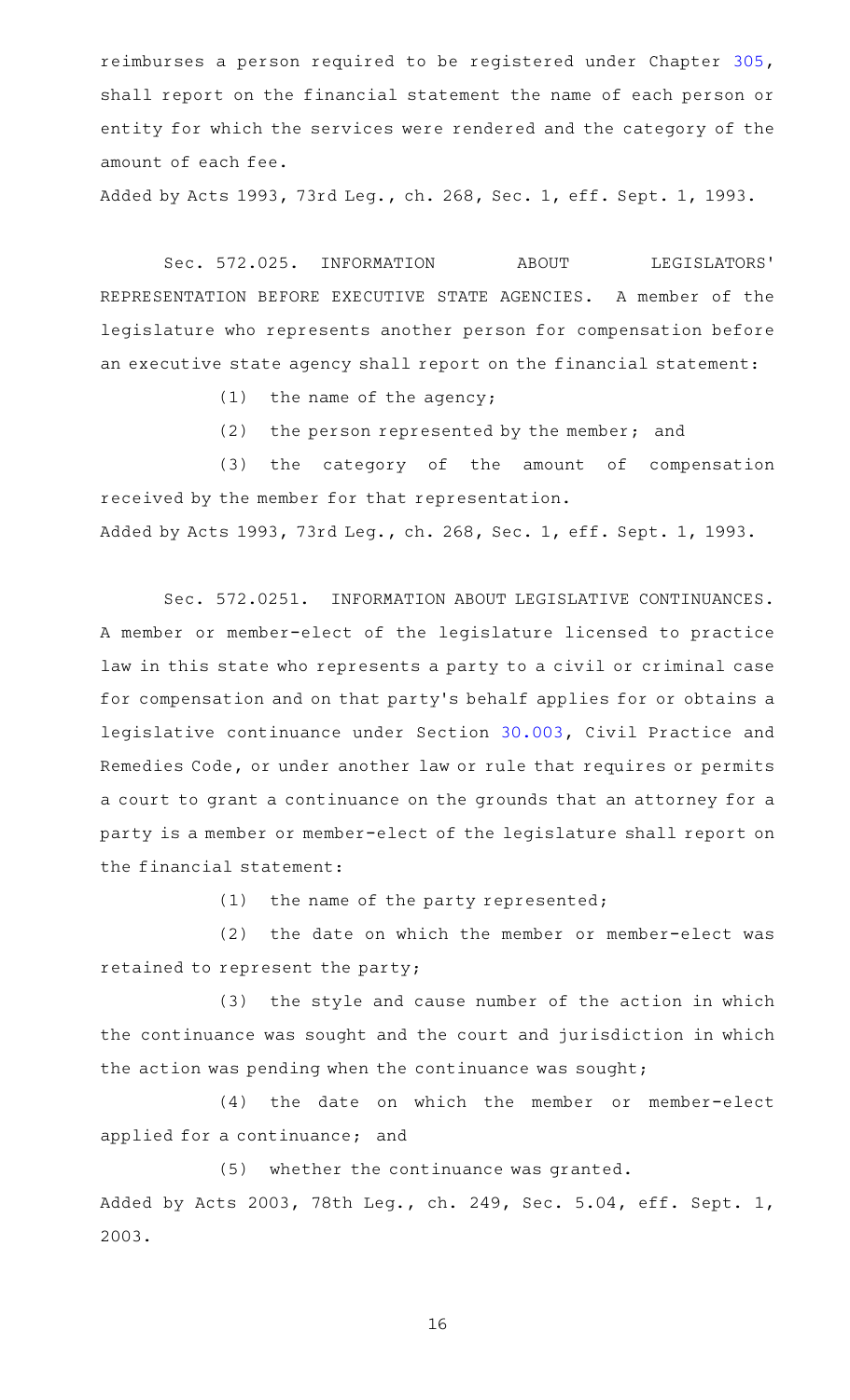Sec. 572.0252. INFORMATION ABOUT REFERRALS. A state officer who is an attorney shall report on the financial statement:

(1) making or receiving any referral for compensation for legal services; and

(2) the category of the amount of any fee accepted for making a referral for legal services. Added by Acts 2003, 78th Leg., ch. 249, Sec. 5.04, eff. Sept. 1, 2003.

Sec. 572.026. FILING DATES FOR STATE OFFICERS AND STATE PARTY CHAIRS. (a) Not later than April 30 each year, a state officer or a state party chair shall file the financial statement as required by this subchapter.

(b) An individual who is appointed to serve as a salaried appointed officer or an appointed officer of a major state agency or who is appointed to fill a vacancy in an elective office shall file a financial statement not later than the 30th day after the date of appointment or the date of qualification for the office, or if confirmation by the senate is required, before the first committee hearing on the confirmation, whichever date is earlier.

(c) An individual who is appointed or employed as the executive head of a state agency shall file a financial statement not later than the 45th day after the date on which the individual assumes the duties of the position. A state agency shall immediately notify the commission of the appointment or employment of an executive head of the agency.

(d) An individual required to file a financial statement under Subsection (a) may request the commission to grant an extension of not more than 60 days for filing the statement. The commission shall grant the request if it is received before the filing deadline or if a timely filing or request for extension is prevented because of physical or mental incapacity. The commission may not grant more than one extension to an individual in one year except for good cause shown.

Added by Acts 1993, 73rd Leg., ch. 268, Sec. 1, eff. Sept. 1, 1993. Amended by Acts 2003, 78th Leg., ch. 249, Sec. 5.05, eff. Sept. 1, 2003.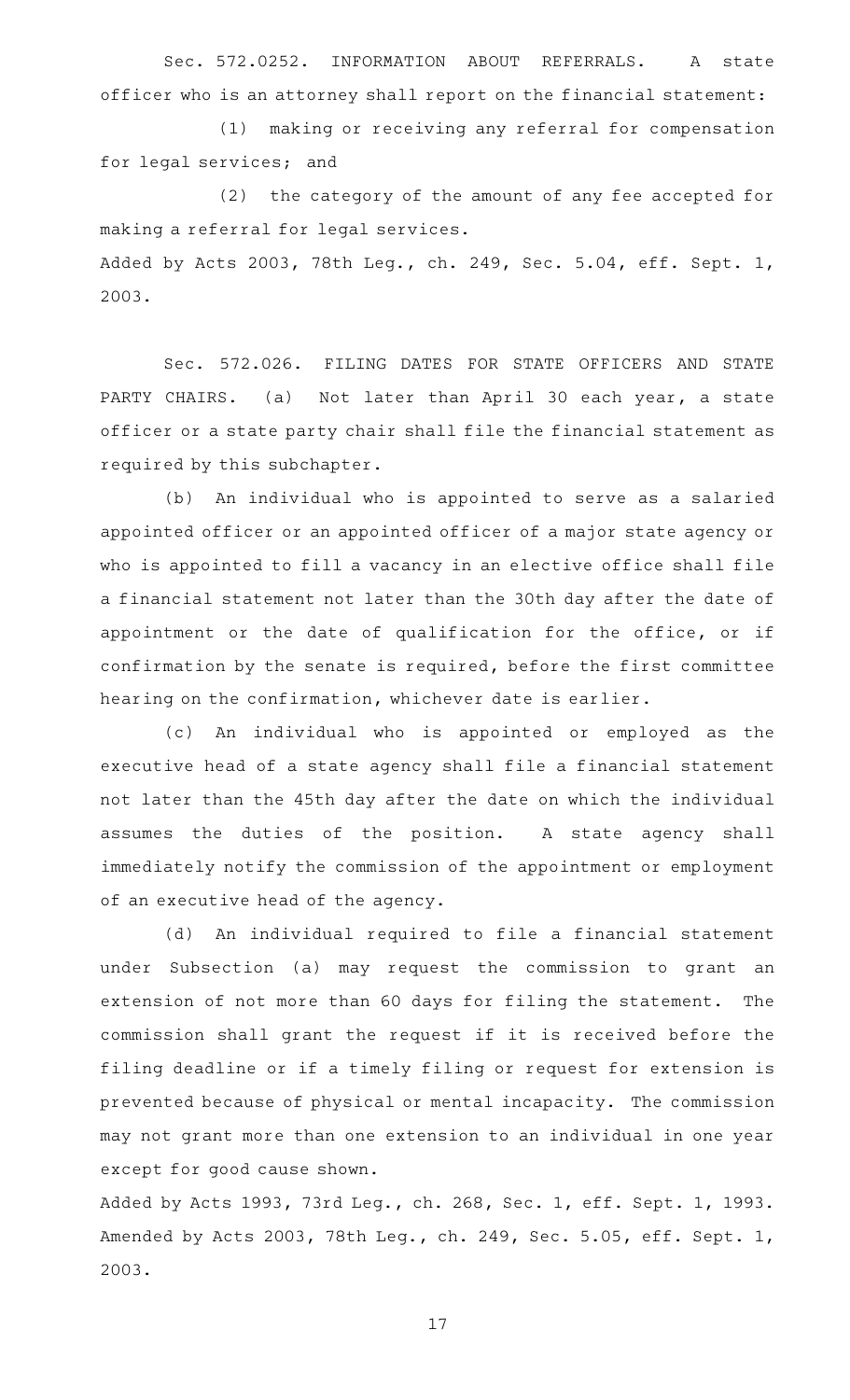Amended by:

Acts 2005, 79th Leg., Ch. 1253 (H.B. [1945](http://www.legis.state.tx.us/tlodocs/79R/billtext/html/HB01945F.HTM)), Sec. 3, eff. June 18, 2005.

Acts 2005, 79th Leg., Ch. 1253 (H.B. [1945](http://www.legis.state.tx.us/tlodocs/79R/billtext/html/HB01945F.HTM)), Sec. 4, eff. June 18, 2005.

Acts 2007, 80th Leg., R.S., Ch. 248 (H.B. [2839](http://www.legis.state.tx.us/tlodocs/80R/billtext/html/HB02839F.HTM)), Sec. 1, eff. May 25, 2007.

Sec. 572.027. FILING DATES FOR CANDIDATES. (a) An individual who is a partisan or independent candidate for an office as an elected officer shall file the financial statement required by this subchapter not later than the later of:

(1) the 60th day after the date of the regular filing deadline for an application for a place on the ballot in the general primary election; or

(2) February 12.

(b) If the deadline under which a candidate files an application for a place on the ballot, other than the regular filing deadline for an independent candidate, or files a declaration of write-in candidacy falls after the date of the regular filing deadline for candidates in the general primary election, the candidate shall file the financial statement not later than the 30th day after that later deadline. However, if that deadline falls after the 35th day before the date of the election in which the candidate is running, the candidate shall file the statement not later than the fifth day before the date of that election.

(c) An individual who is a candidate in a special election for an office as an elected officer shall file the financial statement not later than the fifth day before the date of that election.

(d) An individual nominated to fill a vacancy in a nomination as a candidate for a position as an elected officer under Chapter [145,](http://www.statutes.legis.state.tx.us/GetStatute.aspx?Code=EL&Value=145) Election Code, shall file the financial statement not later than the 15th day after the date the certificate of nomination required by Section [145.037](http://www.statutes.legis.state.tx.us/GetStatute.aspx?Code=EL&Value=145.037) or [145.038](http://www.statutes.legis.state.tx.us/GetStatute.aspx?Code=EL&Value=145.038), Election Code, is filed. Added by Acts 1993, 73rd Leg., ch. 268, Sec. 1, eff. Sept. 1, 1993. Amended by Acts 1997, 75th Leg., ch. 1134, Sec. 13, eff. Sept. 1,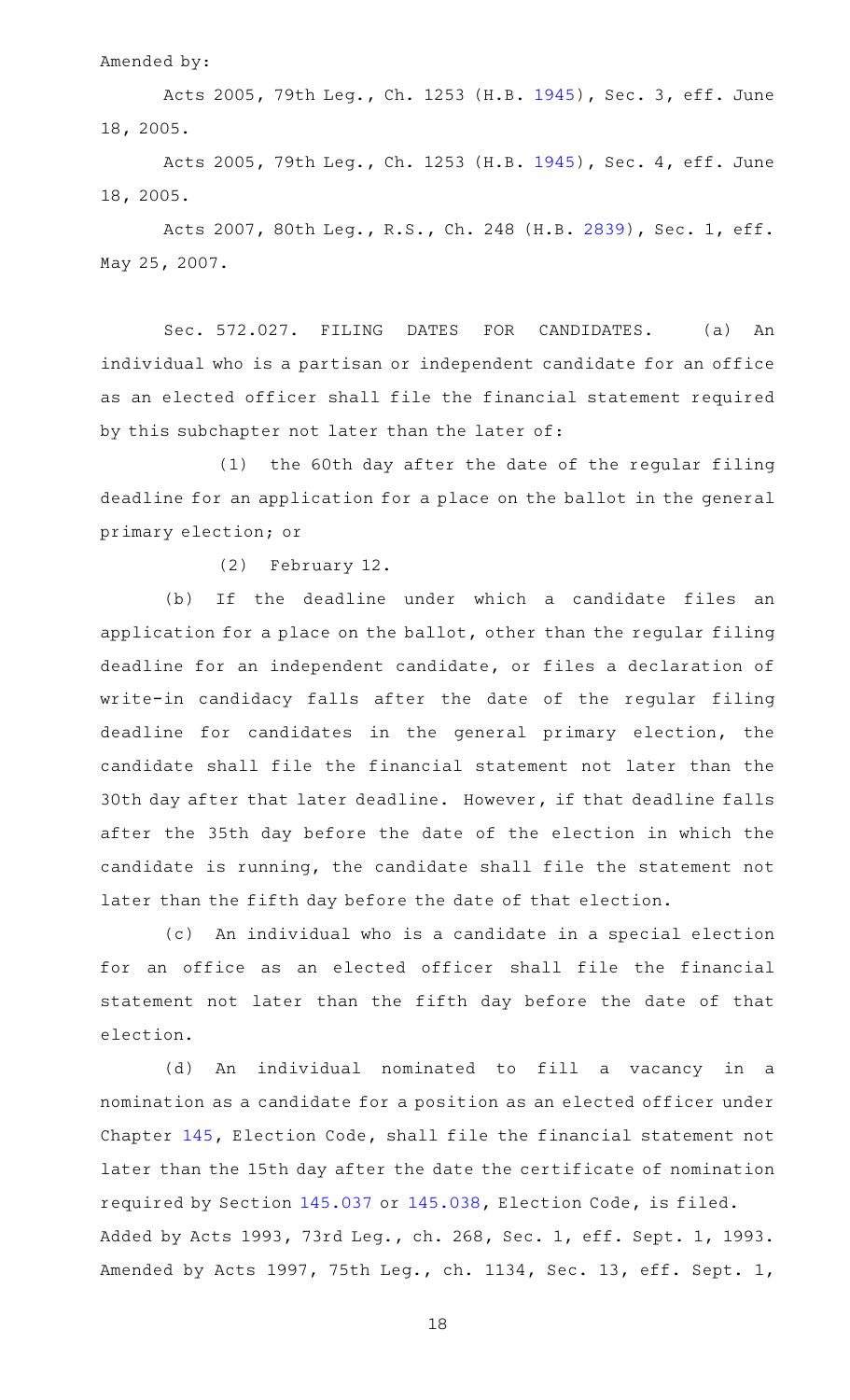1997.

Amended by:

Acts 2015, 84th Leg., R.S., Ch. 239 (S.B. [431](http://www.legis.state.tx.us/tlodocs/84R/billtext/html/SB00431F.HTM)), Sec. 1, eff. September 1, 2015.

Sec. 572.028. DUPLICATE STATEMENTS. If an individual has filed a financial statement under one provision of this subchapter covering the preceding calendar year, the individual is not required to file a financial statement required under another provision of this subchapter to cover that same year if, before the deadline for filing the statement under the other provision, the individual notifies the commission in writing that the individual has already filed a financial statement under the provision specified.

Added by Acts 1993, 73rd Leg., ch. 268, Sec. 1, eff. Sept. 1, 1993.

Sec. 572.029. TIMELINESS OF FILING. (a) The deadline for filing a financial statement required by this subchapter is 5 p.m. of the last day designated in the applicable provision for filing the statement.

(b) If the last day for filing the financial statement is a Saturday, Sunday, or holiday included under Subchapter [B,](http://www.statutes.legis.state.tx.us/GetStatute.aspx?Code=GV&Value=662.021) Chapter [662,](http://www.statutes.legis.state.tx.us/GetStatute.aspx?Code=GV&Value=662) the statement is timely if filed on the next day that is not a Saturday, Sunday, or listed holiday.

(c) A financial statement is timely filed if it is properly addressed and placed in the United States Post Office or in the hands of a common or contract carrier not later than the last day for filing the financial statement. The post office cancellation mark or the receipt mark of a common or contract carrier is prima facie evidence of the date the statement was deposited with the post office or carrier. The individual filing the statement may show by competent evidence that the actual date of posting was different from that shown by the marks.

Added by Acts 1993, 73rd Leg., ch. 268, Sec. 1, eff. Sept. 1, 1993.

Sec. 572.0291. ELECTRONIC FILING REQUIRED. (a) Except as provided by Subsection (b), a financial statement filed with the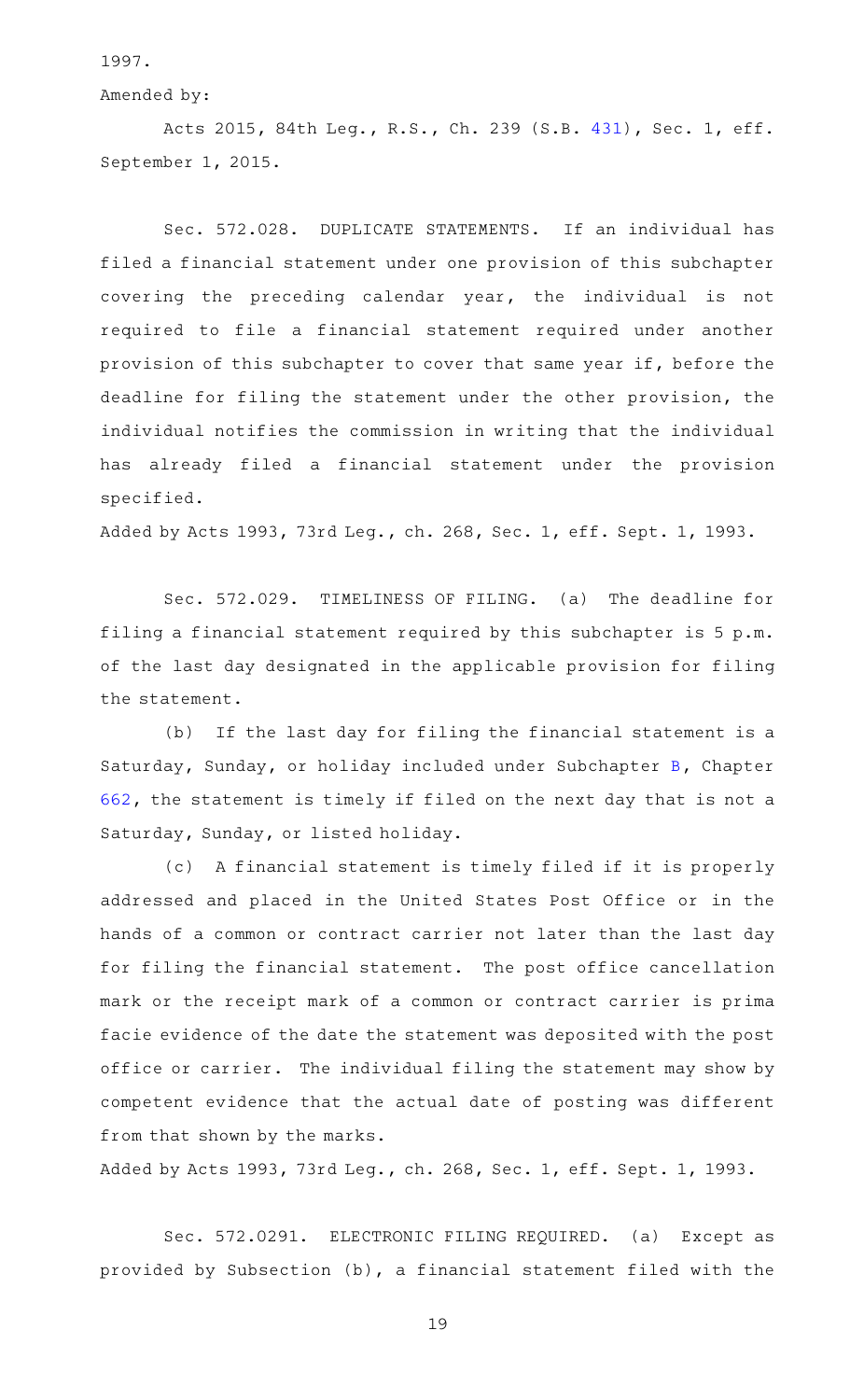commission must be filed by computer diskette, modem, or other means of electronic transfer, using computer software provided by the commission or computer software that meets commission specifications for a standard file format.

(b) An individual who was appointed to office and who is required to file a financial statement with the commission under this subchapter may file the financial statement by certified mail. The filing by mail must be in compliance with Section [572.029.](http://www.statutes.legis.state.tx.us/GetStatute.aspx?Code=GV&Value=572.029)

Added by Acts 2015, 84th Leg., R.S., Ch. 818 (H.B. [3683](http://www.legis.state.tx.us/tlodocs/84R/billtext/html/HB03683F.HTM)), Sec. 1, eff. September 1, 2015.

Amended by:

Acts 2017, 85th Leg., R.S., Ch. 243 (H.B. [791](http://www.legis.state.tx.us/tlodocs/85R/billtext/html/HB00791F.HTM)), Sec. 1, eff. May 29, 2017.

Sec. 572.0295. AMENDMENT OF FINANCIAL STATEMENT. (a) A person who files a financial statement under this chapter may amend the person's statement.

(b) A financial statement that is amended is considered to have been filed on the date on which the original statement was filed if:

 $(1)$  the amendment is made on or before the 14th day after the date the person filing the statement learns of an error or omission in the original statement;

(2) the original financial statement was made in good faith and without an intent to mislead or to misrepresent the information contained in the statement; and

(3) the person filing the amendment accompanies the amendment with a declaration that:

(A) the person became aware of the error or omission in the original statement during the preceding 14 days; and

(B) the original statement was made in good faith and without intent to mislead or to misrepresent the information contained in the statement.

Added by Acts 2017, 85th Leg., R.S., Ch. 439 (H.B. [501](http://www.legis.state.tx.us/tlodocs/85R/billtext/html/HB00501F.HTM)), Sec. 2, eff. January 8, 2019.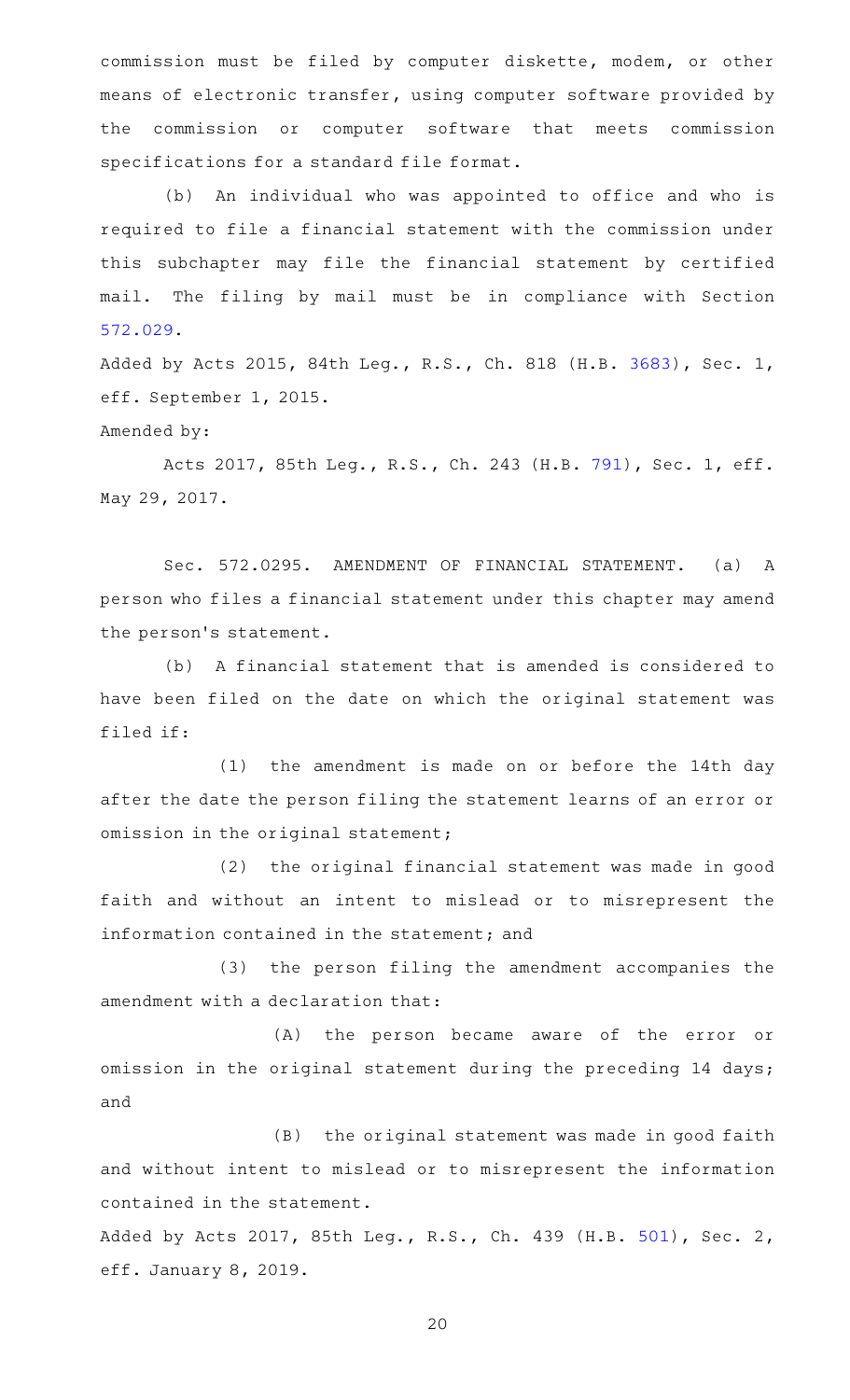Sec. 572.030. PREPARATION AND MAILING OF FORMS. (a) The commission shall design forms that may be used for filing the financial statement under this subchapter.

(b) The commission shall mail to each individual required to file under this subchapter a notice that:

 $(1)$  states that the individual is required to file a financial statement under this subchapter;

(2) identifies the filing dates for the financial statement as provided by Sections [572.026](http://www.statutes.legis.state.tx.us/GetStatute.aspx?Code=GV&Value=572.026) and [572.027](http://www.statutes.legis.state.tx.us/GetStatute.aspx?Code=GV&Value=572.027);

(3) describes the manner in which the individual may obtain the financial statement forms and instructions from the commission 's Internet website;

(4) states that on request of the individual, the commission will mail to the individual a copy of the financial statement forms and instructions; and

(5) states, if applicable, the fee for mailing the forms and instructions and the manner in which the individual may pay the fee.

(c) The notice required by Subsection (b) must be mailed:

(1) before the 30th day before the deadline for filing the financial statement under Section [572.026\(](http://www.statutes.legis.state.tx.us/GetStatute.aspx?Code=GV&Value=572.026)a) or (c), except as otherwise provided by this subsection;

(2) not later than the 15th day after the applicable deadline for filing an application for a place on the ballot or a declaration of write-in candidacy for candidates required to file under Section [572.027](http://www.statutes.legis.state.tx.us/GetStatute.aspx?Code=GV&Value=572.027)(a), (b), or (c);

(3) not later than the seventh day after the date of appointment for individuals required to file under Section [572.026\(](http://www.statutes.legis.state.tx.us/GetStatute.aspx?Code=GV&Value=572.026)b), or if the legislature is in session, sooner if possible; and

(4) not later than the fifth day after the date the certificate of nomination is filed for candidates required to file under Section 574.027(d).

(d) The commission shall mail a copy of the financial statement forms and instructions to an individual not later than the third business day after the date the commission receives the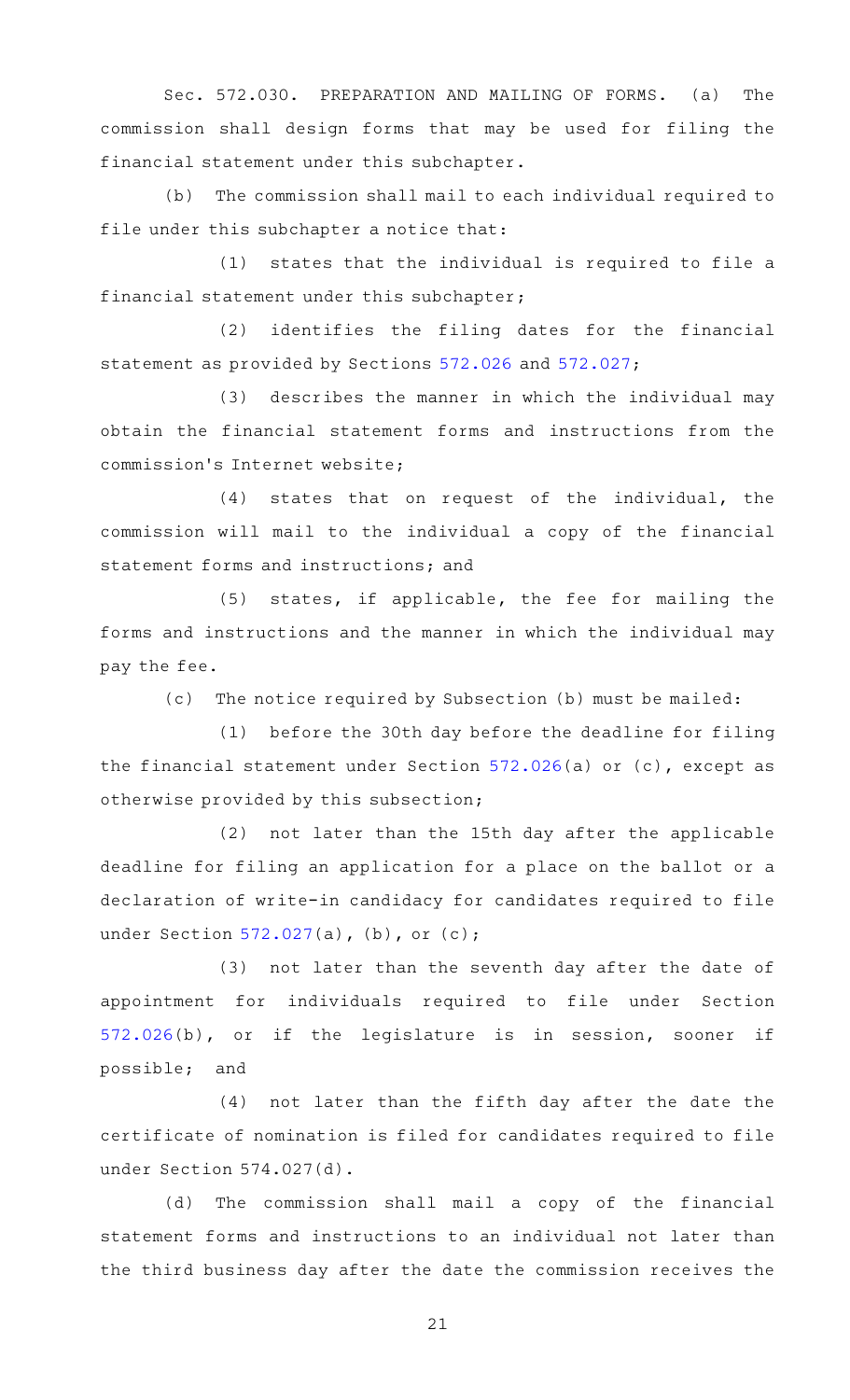individual 's request for the forms and instructions.

(e) The commission may charge a fee for mailing the financial statement forms and instructions to an individual. The amount of the fee may not exceed the reasonable cost of producing and mailing the forms and instructions.

Added by Acts 1993, 73rd Leg., ch. 268, Sec. 1, eff. Sept. 1, 1993. Amended by Acts 1997, 75th Leg., ch. 1134, Sec. 14, eff. Sept. 1, 1997.

#### Amended by:

Acts 2007, 80th Leg., R.S., Ch. 299 (H.B. [1652](http://www.legis.state.tx.us/tlodocs/80R/billtext/html/HB01652F.HTM)), Sec. 1, eff. June 15, 2007.

Sec. 572.031. DETERMINATION OF COMPLIANCE WITH SUBCHAPTER. (a) The commission shall conduct a continuing survey to determine whether all individuals required to file financial statements under this subchapter have filed statements in compliance with this subchapter.

(b) If the commission determines that an individual has failed to file the statement in compliance with this subchapter, the commission shall send a written statement of the determination to the appropriate prosecuting attorneys of the state. Added by Acts 1993, 73rd Leg., ch. 268, Sec. 1, eff. Sept. 1, 1993.

Sec. 572.032. PUBLIC ACCESS TO STATEMENTS. (a) Financial statements filed under this subchapter are public records. The commission shall maintain the statements in separate alphabetical files and in a manner that is accessible to the public during regular office hours.

Text of subsection as amended by Acts 2017, 85th Leg., R.S., Ch. 983 (H.B. [776](http://www.legis.state.tx.us/tlodocs/85R/billtext/html/HB00776F.HTM)), Sec. 1

 $(a-1)$  The commission shall remove the home address, the telephone number, and the names of the dependent children of an individual from a financial statement filed by the individual under this subchapter before:

(1) permitting a member of the public to view the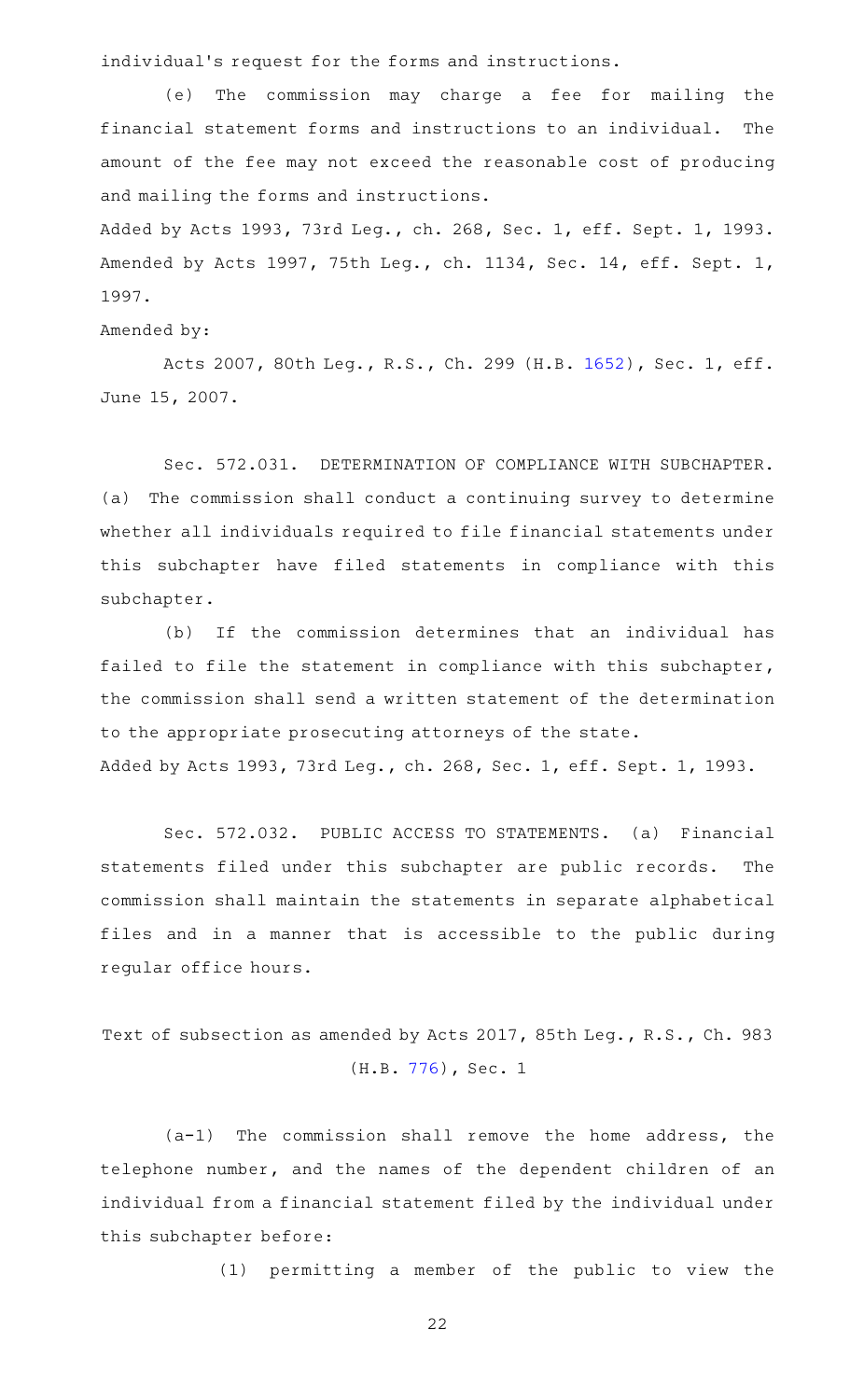statement;

(2) providing a copy of the statement to a member of the public; or

(3) making the statement available to the public on the commission 's Internet website, if the commission makes statements filed under this subchapter available on its website.

# Text of subsection as amended by Acts 2017, 85th Leg., R.S., Ch. 34 (S.B. [1576](http://www.legis.state.tx.us/tlodocs/85R/billtext/html/SB01576F.HTM)), Sec. 15

 $(a-1)$  Before permitting a member of the public to view a financial statement filed under this subchapter or providing a copy of the statement to a member of the public, the commission shall remove from the statement, if applicable, the home address of:

 $(1)$  a judge or justice; or

(2) a member of the governing board or executive head of the Texas Civil Commitment Office.

(b) During the one-year period following the filing of a financial statement, each time a person requests to see the financial statement, excluding the commission or a commission employee acting on official business, the commission shall place in the file a statement of the person 's name and address, whom the person represents, and the date of the request. The commission shall retain that statement in the file for one year after the date the requested financial statement is filed.

(c) After the second anniversary of the date the individual ceases to be a state officer, the commission may and on notification from the former state officer shall destroy each financial statement filed by the state officer.

Added by Acts 1993, 73rd Leg., ch. 268, Sec. 1, eff. Sept. 1, 1993. Amended by:

Acts 2007, 80th Leg., R.S., Ch. 638 (H.B. [842](http://www.legis.state.tx.us/tlodocs/80R/billtext/html/HB00842F.HTM)), Sec. 1, eff. June 15, 2007.

Acts 2017, 85th Leg., R.S., Ch. 34 (S.B. [1576\)](http://www.legis.state.tx.us/tlodocs/85R/billtext/html/SB01576F.HTM), Sec. 15, eff. September 1, 2017.

Acts 2017, 85th Leg., R.S., Ch. 983 (H.B. [776](http://www.legis.state.tx.us/tlodocs/85R/billtext/html/HB00776F.HTM)), Sec. 1, eff. June 15, 2017.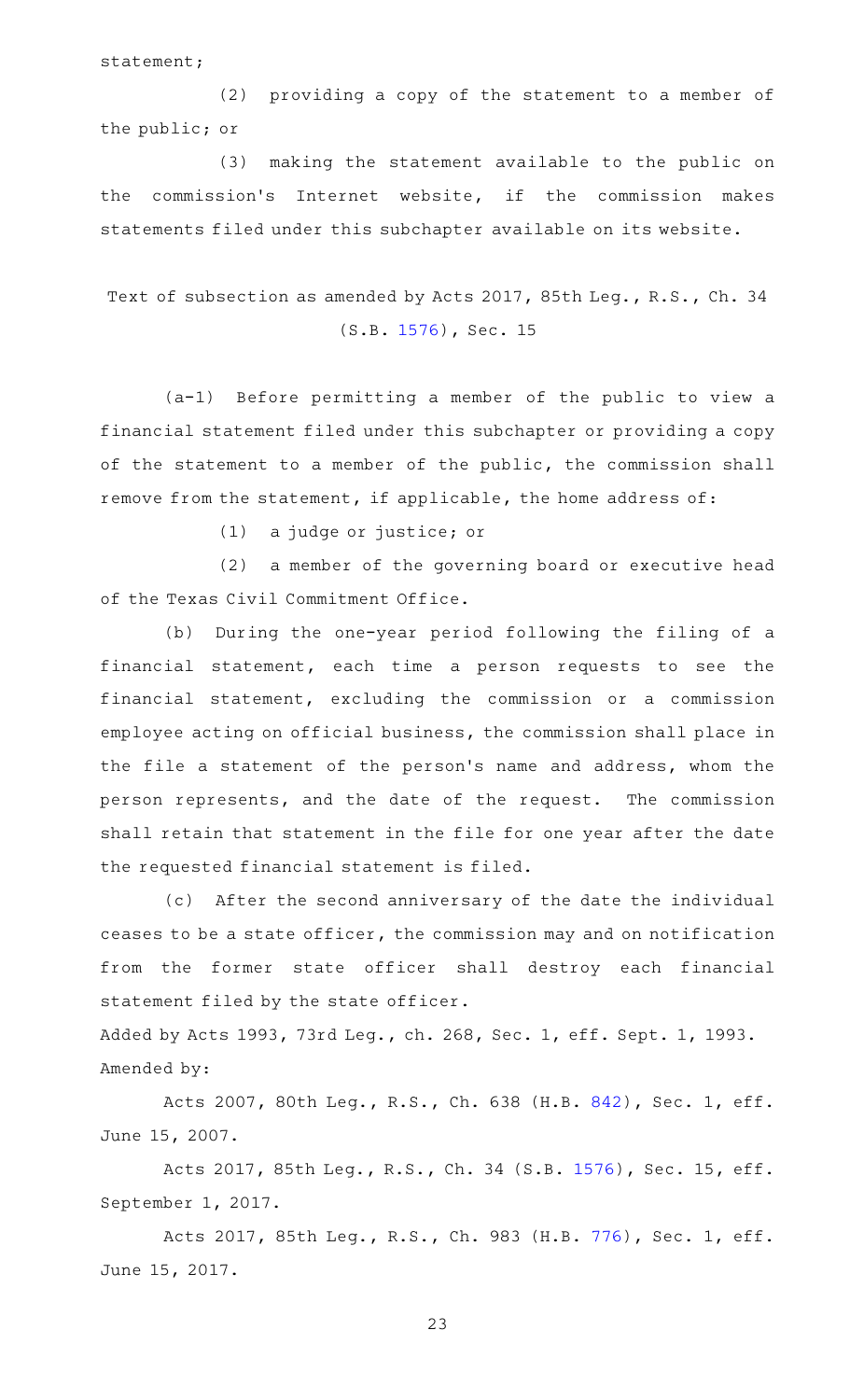Sec. 572.033. CIVIL PENALTY. (a) The commission shall determine from any available evidence whether a statement required to be filed under this subchapter is late. On making a determination that the statement is late, the commission shall immediately mail a notice of the determination to the individual responsible for filing the statement and to the appropriate attorney for the state.

 $(b)$  If a statement is determined to be late, the individual responsible for filing the statement is liable to the state for a civil penalty of \$500. If a statement is more than 30 days late, the commission shall issue a warning of liability by registered mail to the individual responsible for the filing. If the penalty is not paid before the 10th day after the date on which the warning is received, the individual is liable for a civil penalty in an amount determined by commission rule, but not to exceed \$10,000.

(c) This section is cumulative of any other available sanction for a late filing of a sworn statement. Added by Acts 1993, 73rd Leg., ch. 268, Sec. 1, eff. Sept. 1, 1993. Amended by Acts 2003, 78th Leg., ch. 249, Sec. 5.06, eff. Sept. 1, 2003.

Sec. 572.034. CRIMINAL PENALTY. (a) An individual commits an offense if the individual is a state officer or candidate or state party chair and knowingly and wilfully fails to file a financial statement as required by this subchapter.

(b) An offense under this section is a Class B misdemeanor.

(c) In a prosecution for failure to file a financial statement under this section, it is a defense that the individual did not receive copies of the financial statement form required by this subchapter to be mailed to the individual.

Added by Acts 1993, 73rd Leg., ch. 268, Sec. 1, eff. Sept. 1, 1993. Amended by:

Acts 2005, 79th Leg., Ch. 1253 (H.B. [1945](http://www.legis.state.tx.us/tlodocs/79R/billtext/html/HB01945F.HTM)), Sec. 5, eff. June 18, 2005.

Sec. 572.035. REMOVAL OF PERSONAL INFORMATION FOR FEDERAL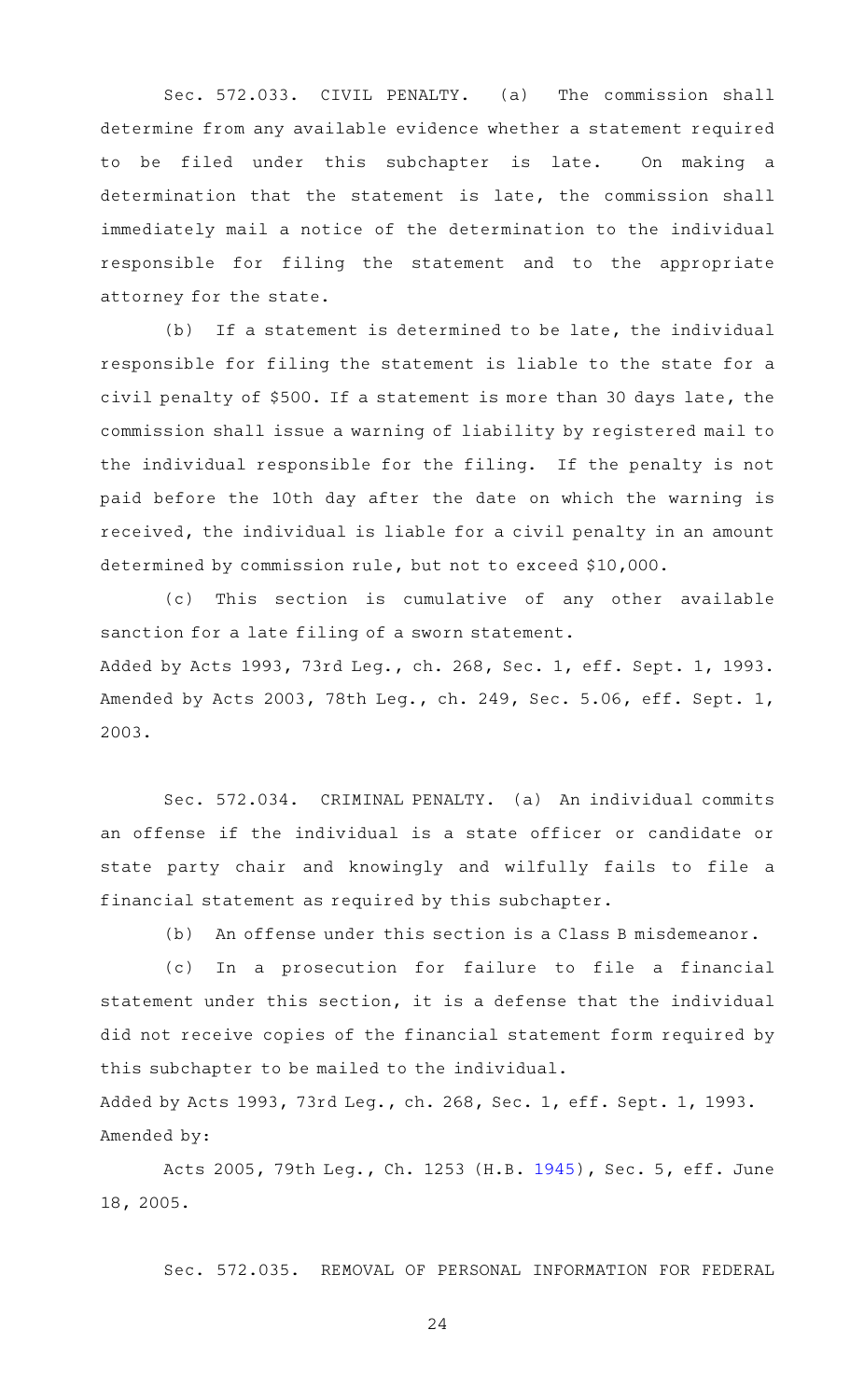JUDGES, STATE JUDGES, AND FAMILY MEMBERS. (a) On receiving notice from the Office of Court Administration of the Texas Judicial System of the judge 's qualification for the judge 's office, the commission shall remove or redact from any financial statement, or information derived from a financial statement, that is available to the public the residence address of a federal judge, including a federal bankruptcy judge, a state judge, or a family member of a federal judge, including a federal bankruptcy judge, or a state judge.

(b) In this section, "family member" has the meaning assigned by Section [31.006,](http://www.statutes.legis.state.tx.us/GetStatute.aspx?Code=FI&Value=31.006) Finance Code. Added by Acts 2017, 85th Leg., R.S., Ch. 190 (S.B. [42](http://www.legis.state.tx.us/tlodocs/85R/billtext/html/SB00042F.HTM)), Sec. 19, eff. September 1, 2017.

## Amended by:

Acts 2021, 87th Leg., R.S., Ch. 383 (S.B. [1134\)](http://www.legis.state.tx.us/tlodocs/87R/billtext/html/SB01134F.HTM), Sec. 10, eff. September 1, 2021.

# SUBCHAPTER C. STANDARDS OF CONDUCT AND CONFLICT OF INTEREST PROVISIONS

Sec. 572.051. STANDARDS OF CONDUCT; STATE AGENCY ETHICS POLICY. (a) A state officer or employee should not:

 $(1)$  accept or solicit any gift, favor, or service that might reasonably tend to influence the officer or employee in the discharge of official duties or that the officer or employee knows or should know is being offered with the intent to influence the officer 's or employee 's official conduct;

(2) accept other employment or engage in a business or professional activity that the officer or employee might reasonably expect would require or induce the officer or employee to disclose confidential information acquired by reason of the official position;

(3) accept other employment or compensation that could reasonably be expected to impair the officer 's or employee 's independence of judgment in the performance of the officer 's or employee 's official duties;

(4) make personal investments that could reasonably be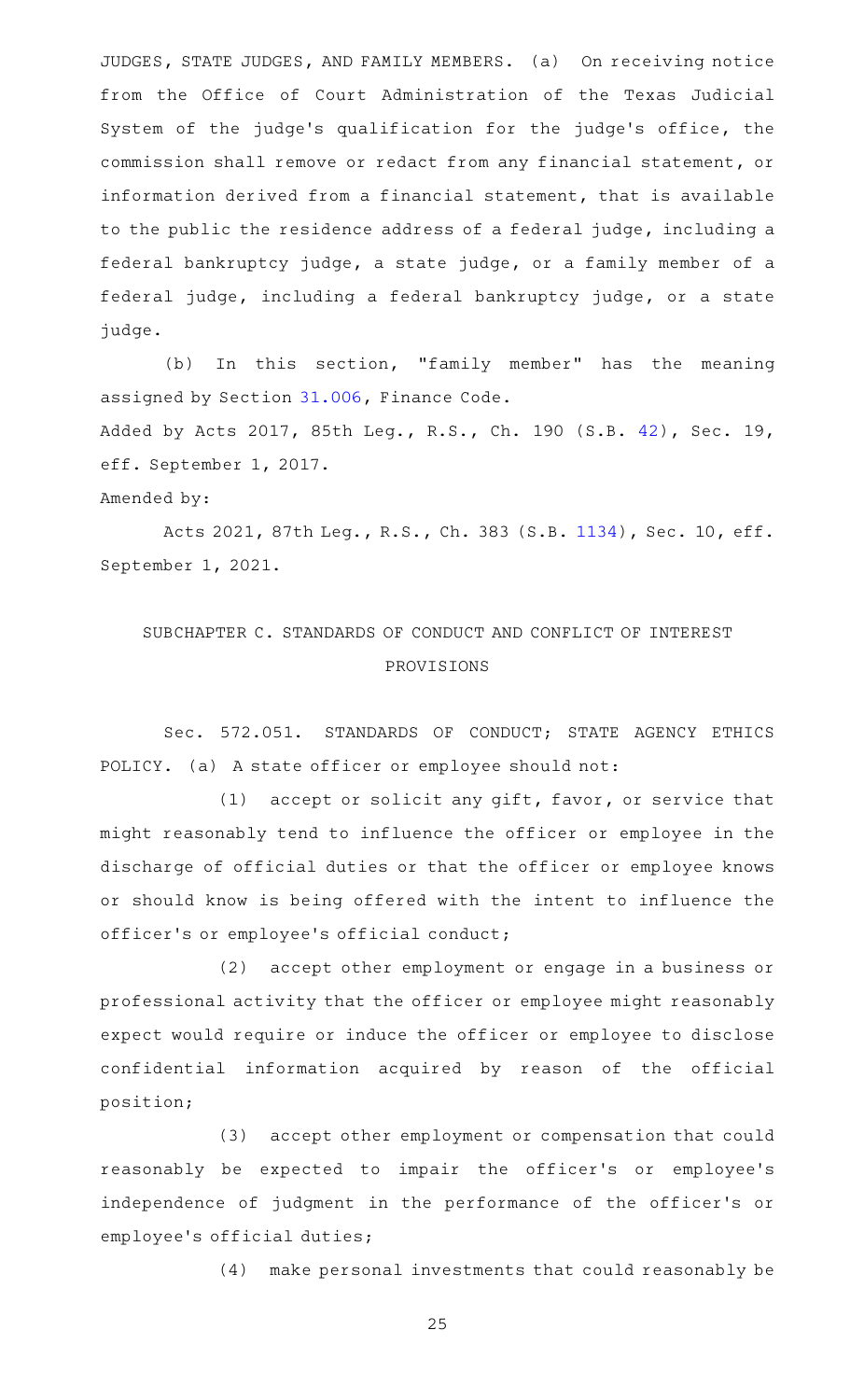expected to create a substantial conflict between the officer 's or employee 's private interest and the public interest; or

(5) intentionally or knowingly solicit, accept, or agree to accept any benefit for having exercised the officer 's or employee 's official powers or performed the officer 's or employee 's official duties in favor of another.

(b) A state employee who violates Subsection (a) or an ethics policy adopted under Subsection (c) is subject to termination of the employee 's state employment or another employment-related sanction. Notwithstanding this subsection, a state officer or employee who violates Subsection (a) is subject to any applicable civil or criminal penalty if the violation also constitutes a violation of another statute or rule.

(c) Each state agency shall:

(1) adopt a written ethics policy for the agency's employees consistent with the standards prescribed by Subsection (a) and other provisions of this subchapter; and

(2) distribute a copy of the ethics policy and this subchapter to:

(A) each new employee not later than the third business day after the date the person begins employment with the agency; and

(B) each new officer not later than the third business day after the date the person qualifies for office.

(d) The office of the attorney general shall develop, in coordination with the commission, and distribute a model policy that state agencies may use in adopting an agency ethics policy under Subsection (c). A state agency is not required to adopt the model policy developed under this subsection.

(e) Subchapters E and F, Chapter  $571$ , do not apply to a violation of this section.

(f) Notwithstanding Subsection (e), if a person with knowledge of a violation of an agency ethics policy adopted under Subsection (c) that also constitutes a criminal offense under another law of this state reports the violation to an appropriate prosecuting attorney, then, not later than the 60th day after the date a person notifies the prosecuting attorney under this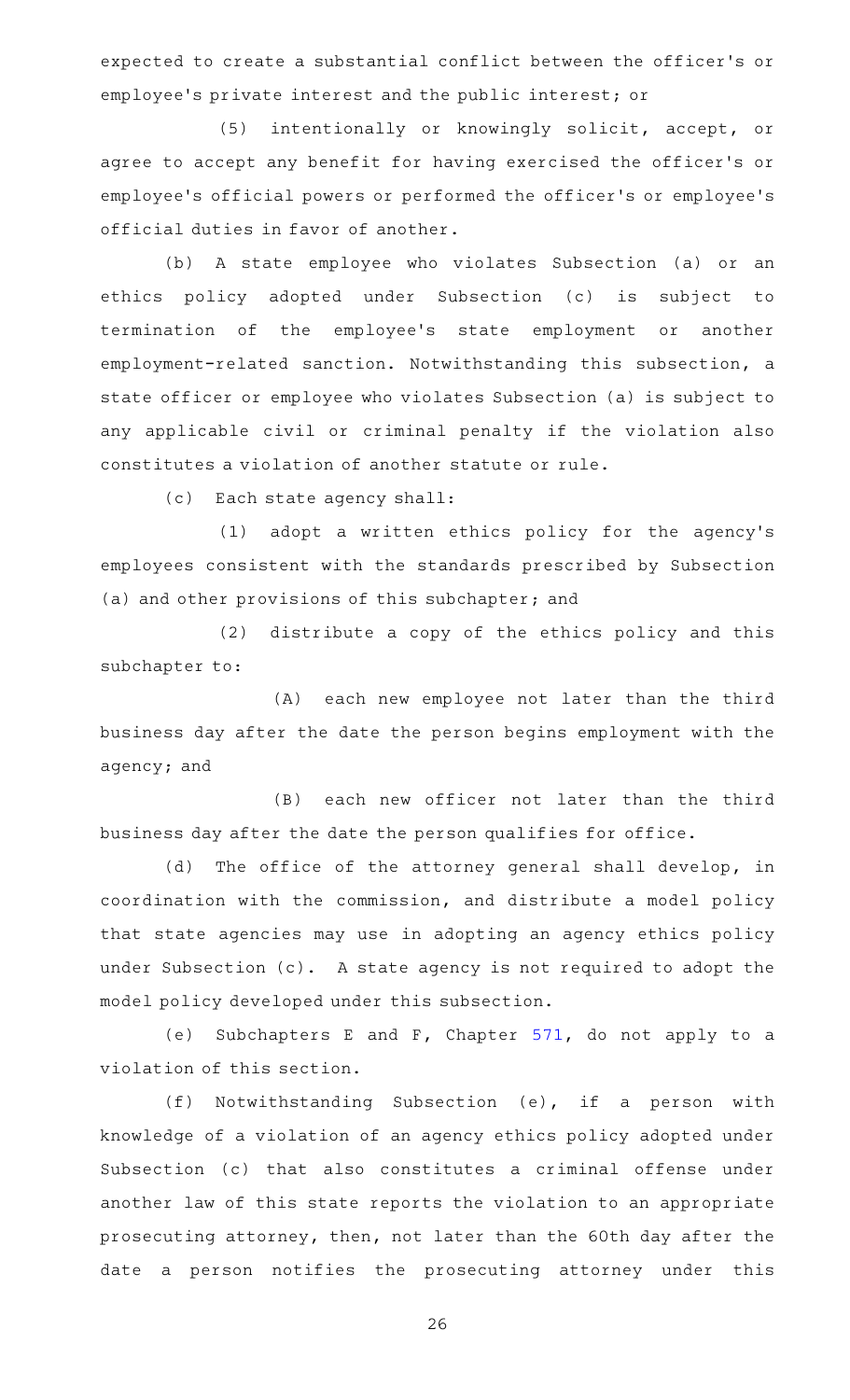subsection, the prosecuting attorney shall notify the commission of the status of the prosecuting attorney 's investigation of the alleged violation. The commission shall, on the request of the prosecuting attorney, assist the prosecuting attorney in investigating the alleged violation. This subsection does not apply to an alleged violation by a member or employee of the commission.

Added by Acts 1993, 73rd Leg., ch. 268, Sec. 1, eff. Sept. 1, 1993. Amended by:

Acts 2007, 80th Leg., R.S., Ch. 629 (H.B. [590](http://www.legis.state.tx.us/tlodocs/80R/billtext/html/HB00590F.HTM)), Sec. 1, eff. September 1, 2007.

Sec. 572.052. REPRESENTATION BY LEGISLATORS BEFORE STATE AGENCIES; CRIMINAL OFFENSE. (a) A member of the legislature may not, for compensation, represent another person before a state agency in the executive branch of state government unless the representation:

(1) is pursuant to an attorney-client relationship in a criminal law matter; or

 $(2)$  involves the filing of documents that involve only ministerial acts on the part of the commission, agency, board, department, or officer.

(b) A member of the legislature commits an offense if the member violates this section. An offense under this subsection is a Class A misdemeanor.

Added by Acts 1993, 73rd Leg., ch. 268, Sec. 1, eff. Sept. 1, 1993. Amended by Acts 1997, 75th Leg., ch. 1134, Sec. 15, eff. Sept. 1, 1997; Acts 2003, 78th Leg., ch. 249, Sec. 5.07, eff. Sept. 1, 2003.

Sec. 572.053. VOTING BY LEGISLATORS ON CERTAIN MEASURES OR BILLS; CRIMINAL OFFENSE. (a) A member of the legislature may not vote on a measure or a bill, other than a measure that will affect an entire class of business entities, that will directly benefit a specific business transaction of a business entity in which the member has a controlling interest.

(b) In this section, "controlling interest" includes:

(1) an ownership interest or participating interest by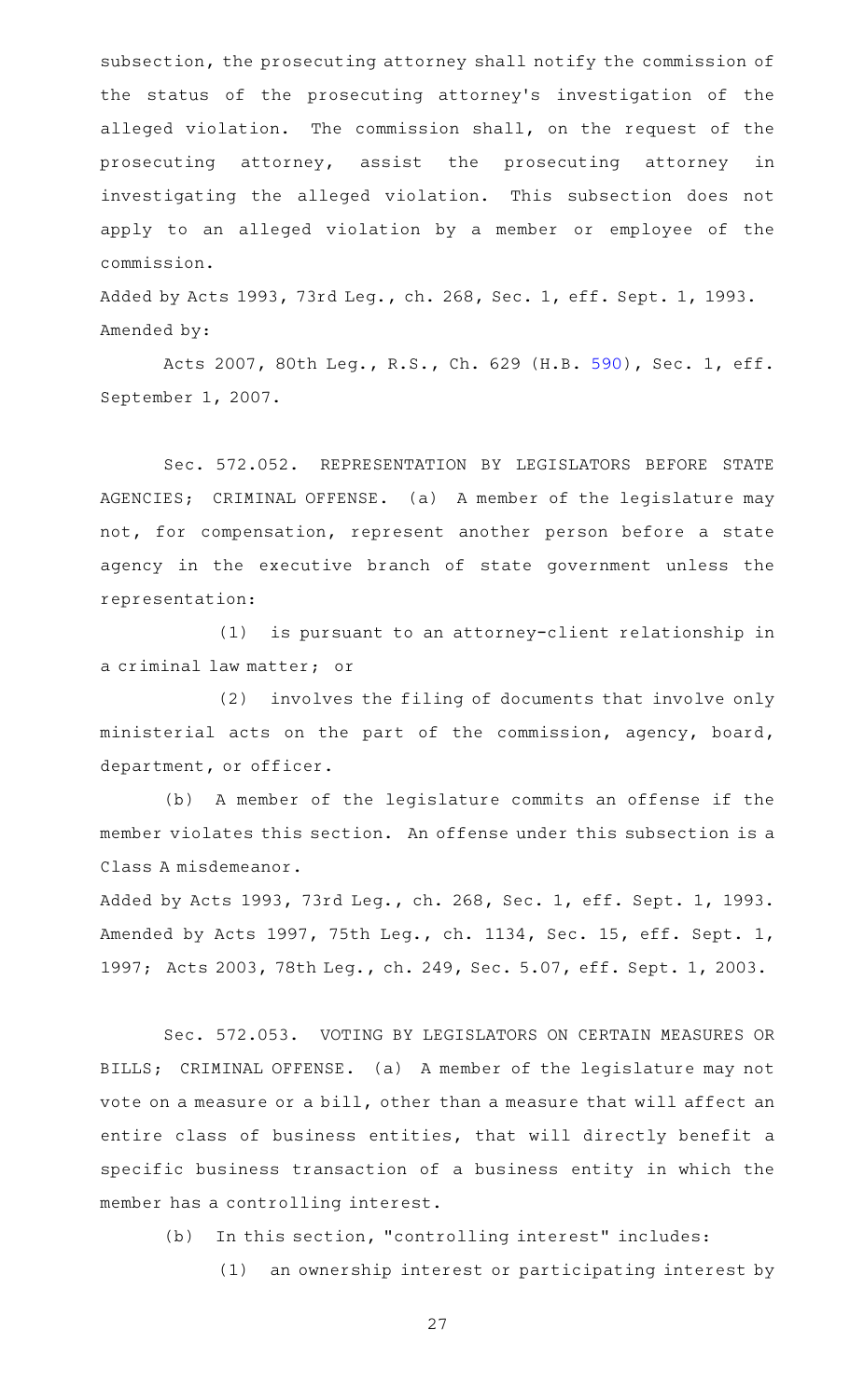virtue of shares, stock, or otherwise that exceeds 10 percent;

(2) membership on the board of directors or other governing body of the business entity; or

 $(3)$  service as an officer of the business entity.

(c)AAA member of the legislature commits an offense if the member violates this section. An offense under this subsection is a Class A misdemeanor.

Added by Acts 1993, 73rd Leg., ch. 268, Sec. 1, eff. Sept. 1, 1993.

Sec. 572.0531. NOTICE REQUIRED FOR INTRODUCTION OR SPONSORSHIP OF OR VOTING ON CERTAIN MEASURES OR BILLS BY LEGISLATORS. (a) A member shall file a notice as required by Subsection (b) before introducing, sponsoring, or voting on a measure or bill if the member 's spouse or a person related to the member within the first degree by consanguinity, as determined under Subchapter [B](http://www.statutes.legis.state.tx.us/GetStatute.aspx?Code=GV&Value=573.021), Chapter [573](http://www.statutes.legis.state.tx.us/GetStatute.aspx?Code=GV&Value=573), is registered as a lobbyist under Chapter [305](http://www.statutes.legis.state.tx.us/GetStatute.aspx?Code=GV&Value=305) with respect to the subject matter of the measure or bill.

(b) A member of the house of representatives to whom Subsection (a) applies shall file a written notice of that fact with the chief clerk of the house of representatives. A senator to whom Subsection (a) applies shall file a written notice of that fact with the secretary of the senate. The member shall also file a notice with the commission. A notice filed under this subsection must:

 $(1)$  identify:

(A) the member;

(B) the measure, bill, or class of measures or bills with respect to which the notice is required under this section; and

(C) the person registered as a lobbyist; and

 $(2)$  be included in the journal of the house to which the member belongs.

(c) A person related to the member to whom Subsection (a) applies shall file a notice with the commission identifying:

- $(1)$  the person;
- $(2)$  the member; and

(3) the class of measures or bills with respect to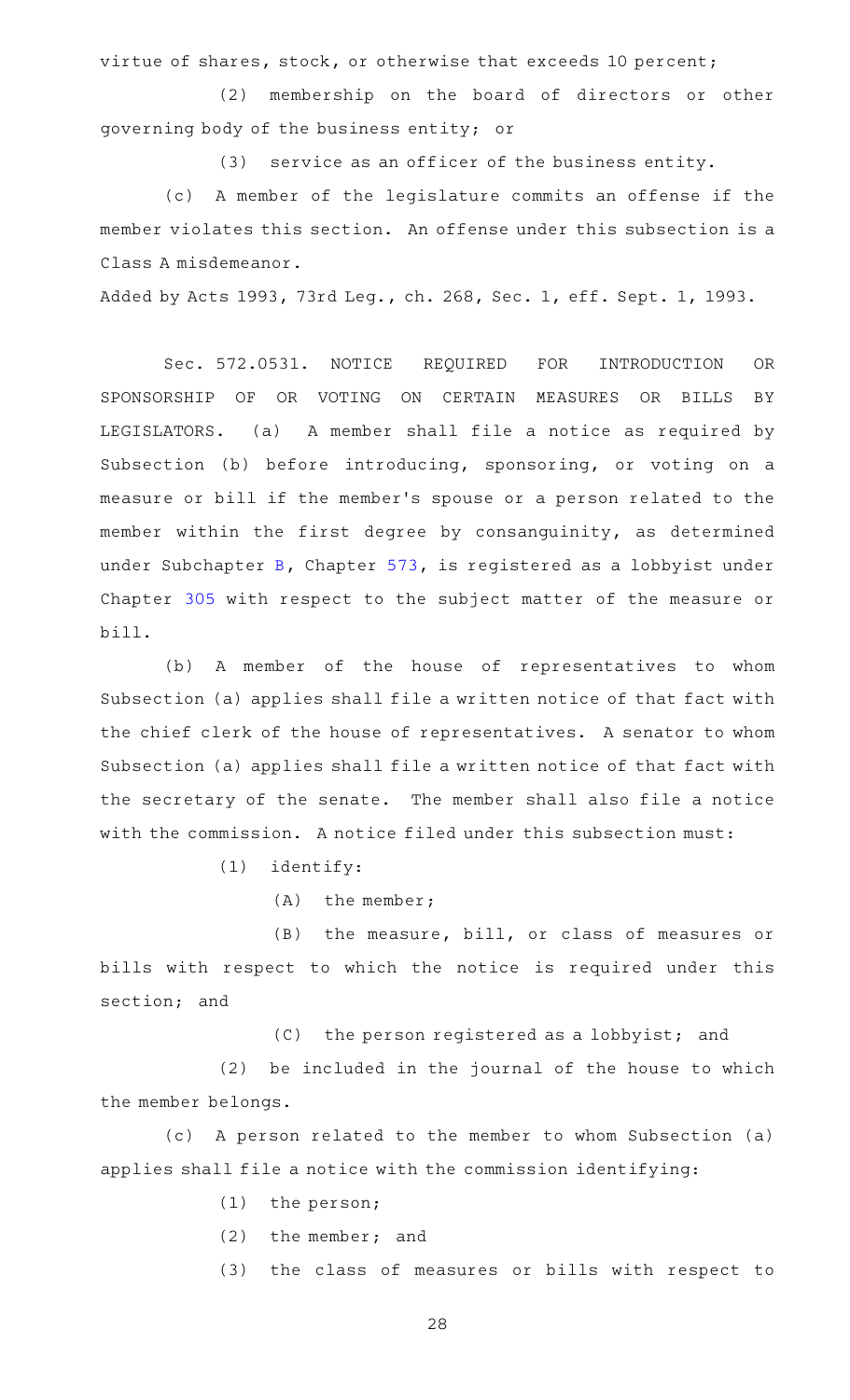which notice is required under this section.

(d) A person related to the member to whom Subsection (a) applies shall file the notice required by Subsection (c) not later than:

(1) the beginning of a regular or special legislative session as to which the person is registered as a lobbyist under Chapter [305](http://www.statutes.legis.state.tx.us/GetStatute.aspx?Code=GV&Value=305) and will communicate directly with a member of the legislative branch with respect to the measure, bill, or class of measures or bills; or

(2) the seventh business day after the day the person agrees to accept reimbursement or compensation to communicate directly with a member of the legislative branch with respect to the measure, bill, or class of measures or bills, if the person agrees to accept the reimbursement or compensation after the beginning of a legislative session.

(e) A member of the legislature who violates this section is subject to discipline by the house to which the member belongs, as provided by Section [11,](http://www.statutes.legis.state.tx.us/GetStatute.aspx?Code=CN&Value=3.11) Article III, Texas Constitution.

(f) In this section, "communicates directly with" and "member of the legislative branch" have the meanings assigned by Section [305.002.](http://www.statutes.legis.state.tx.us/GetStatute.aspx?Code=GV&Value=305.002)

Added by Acts 2003, 78th Leg., ch. 249, Sec. 5.08, eff. Sept. 1, 2003.

Sec. 572.054. REPRESENTATION BY FORMER OFFICER OR EMPLOYEE OF REGULATORY AGENCY RESTRICTED; CRIMINAL OFFENSE. (a) A former member of the governing body or a former executive head of a regulatory agency may not make any communication to or appearance before an officer or employee of the agency in which the member or executive head served before the second anniversary of the date the member or executive head ceased to be a member of the governing body or the executive head of the agency if the communication or appearance is made:

 $(1)$  with the intent to influence; and

(2) on behalf of any person in connection with any matter on which the person seeks official action.

(b) A former state officer or employee of a regulatory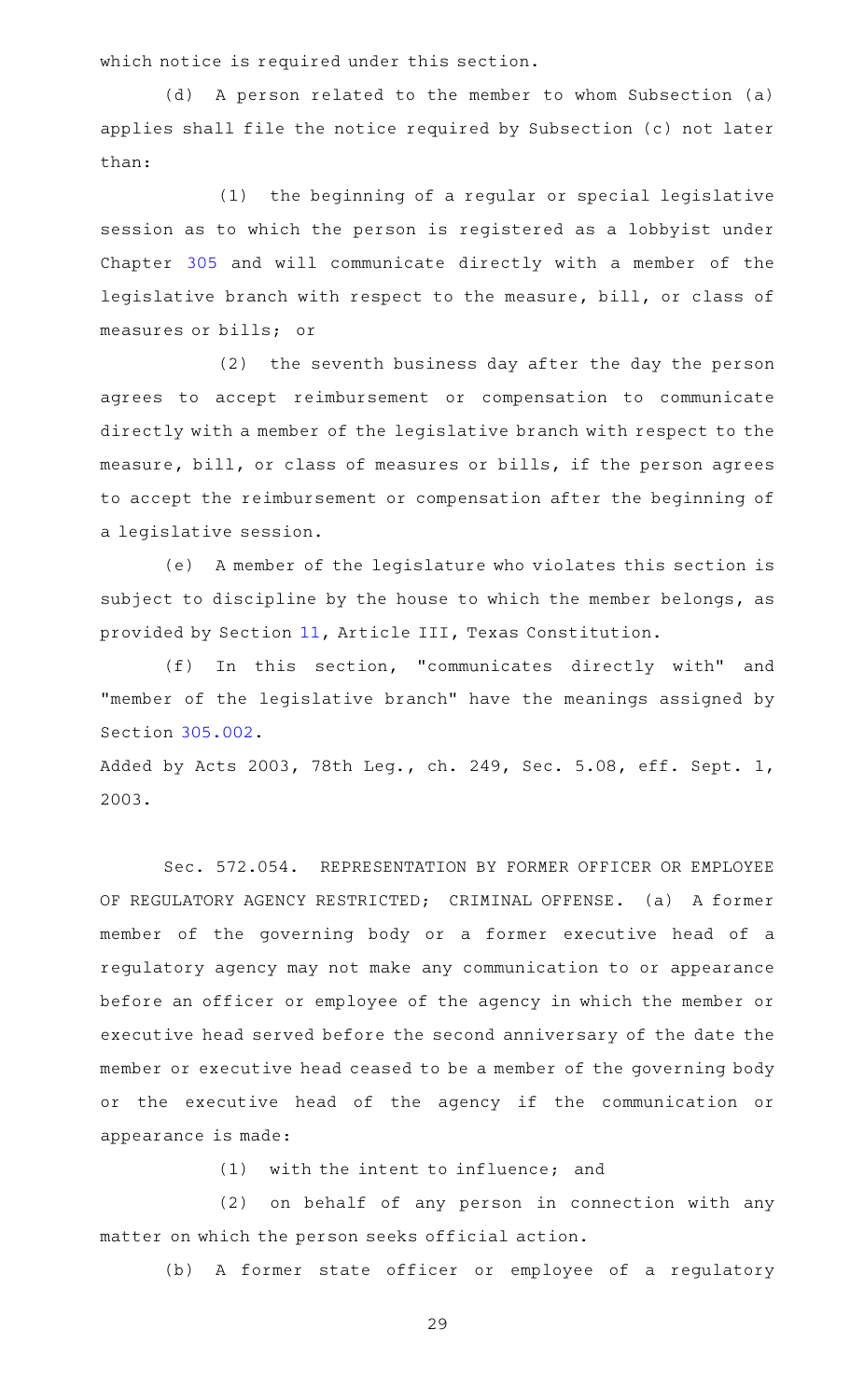agency who ceases service or employment with that agency on or after January 1, 1992, may not represent any person or receive compensation for services rendered on behalf of any person regarding a particular matter in which the former officer or employee participated during the period of state service or employment, either through personal involvement or because the case or proceeding was a matter within the officer 's or employee 's official responsibility.

(c) Subsection (b) applies only to:

 $(1)$  a state officer of a regulatory agency; or

(2) a state employee of a regulatory agency who is compensated, as of the last date of state employment, at or above the amount prescribed by the General Appropriations Act for step 1, salary group 17, of the position classification salary schedule, including an employee who is exempt from the state's position classification plan.

(d) Subsection (b) does not apply to a rulemaking proceeding that was concluded before the officer 's or employee 's service or employment ceased.

(e) Other law that restricts the representation of a person before a particular state agency by a former state officer or employee of that agency prevails over this section.

(f) An individual commits an offense if the individual violates this section. An offense under this subsection is a Class A misdemeanor.

(g) In this section, the comptroller and the secretary of state are not excluded from the definition of "regulatory agency."

(g-1) For purposes of this section, the Department of Information Resources is a regulatory agency.

 $(h)$  In this section:

(1) "Participated" means to have taken action as an officer or employee through decision, approval, disapproval, recommendation, giving advice, investigation, or similar action.

(2) "Particular matter" means a specific investigation, application, request for a ruling or determination, rulemaking proceeding, contract, claim, charge, accusation, arrest, or judicial or other proceeding.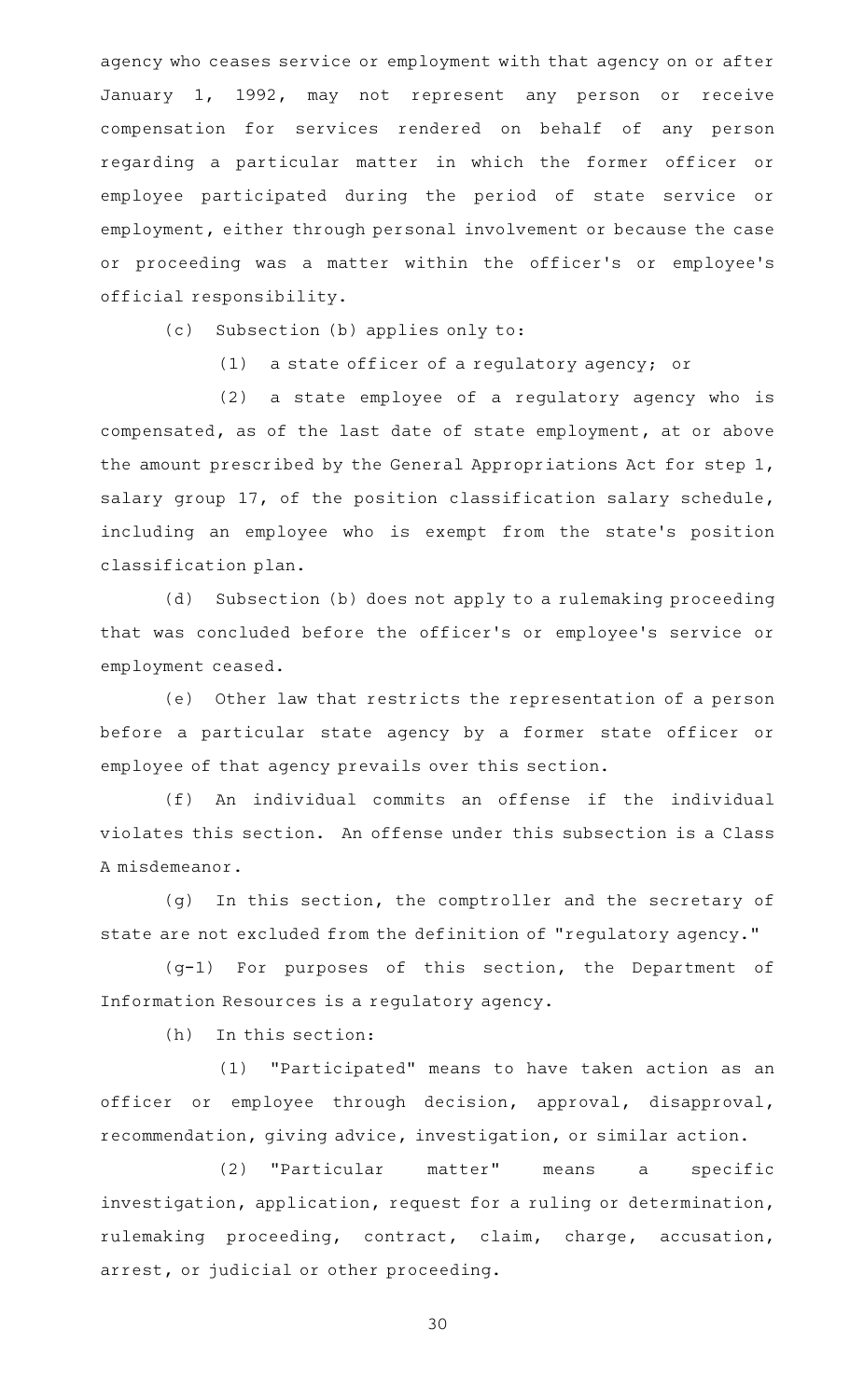Added by Acts 1993, 73rd Leg., ch. 268, Sec. 1, eff. Sept. 1, 1993. Amended by:

Acts 2011, 82nd Leg., 1st C.S., Ch. 4 (S.B. [1](http://www.legis.state.tx.us/tlodocs/821/billtext/html/SB00001F.HTM)), Sec. 23.01, eff. September 28, 2011.

Sec. 572.055. CERTAIN SOLICITATIONS OF REGULATED BUSINESS ENTITIES PROHIBITED; CRIMINAL OFFENSE. (a) An association or organization of employees of a regulatory agency may not solicit, accept, or agree to accept anything of value from a business entity regulated by that agency and from which the business entity must obtain a permit to operate that business in this state or from an individual directly or indirectly connected with that business entity.

(b) A business entity regulated by a regulatory agency and from which the business entity must obtain a permit to operate that business in this state or an individual directly or indirectly connected with that business entity may not offer, confer, or agree to confer on an association or organization of employees of that agency anything of value.

(c) This section does not apply to an agency regulating the operation or inspection of motor vehicles or an agency charged with enforcing the parks and wildlife laws of this state.

(d) A person commits an offense if the person intentionally or knowingly violates this section. An offense under this subsection is a Class A misdemeanor.

Added by Acts 1993, 73rd Leg., ch. 268, Sec. 1, eff. Sept. 1, 1993.

Sec. 572.056. CONTRACTS BY STATE OFFICERS WITH GOVERNMENTAL ENTITIES; CRIMINAL OFFENSE. (a) A state officer may not solicit or accept from a governmental entity a commission, fee, bonus, retainer, or rebate that is compensation for the officer 's personal solicitation for the award of a contract for services or sale of goods to a governmental entity.

 $(b)$  This section does not apply to:

 $(1)$  a contract that is awarded by competitive bid as provided by law and that is not otherwise prohibited by law; or

 $(2)$  a court appointment.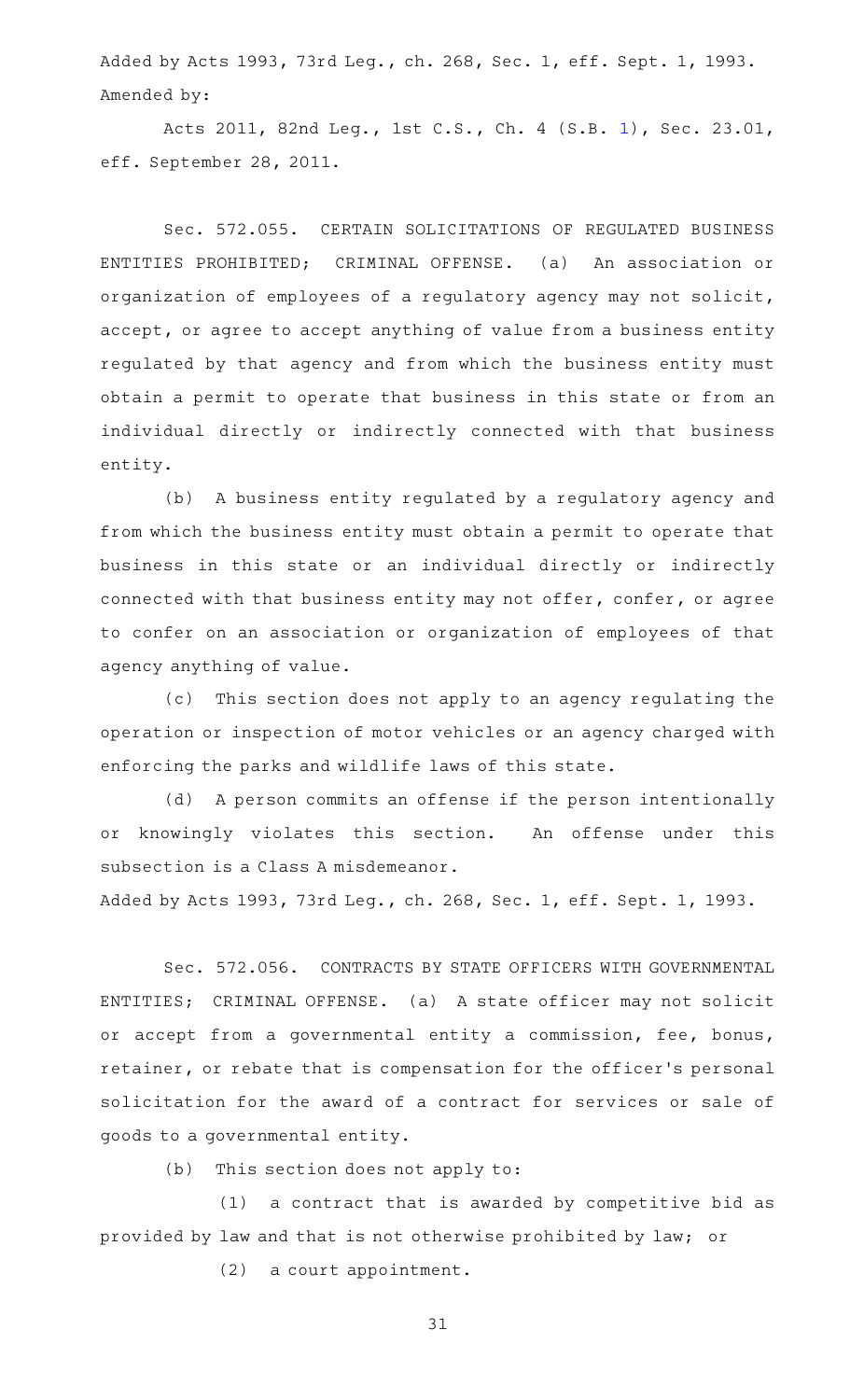(c) In this section, "governmental entity" means the state, a political subdivision of the state, or a governmental entity created under the Texas Constitution or a statute of this state.

(d) A state officer who violates this section commits an offense. An offense under this subsection is a Class A misdemeanor. Added by Acts 1993, 73rd Leg., ch. 268, Sec. 1, eff. Sept. 1, 1993.

Sec. 572.057. CERTAIN LEASES PROHIBITED. (a) Except as provided by Subsection (d), a member of the legislature, an executive or judicial officer elected in a statewide election, or a business entity in which the legislator or officer has a substantial interest may not lease any office space or other real property to the state, a state agency, the legislature or a legislative agency, the Supreme Court of Texas, the Court of Criminal Appeals, or a state judicial agency.

(b) A lease made in violation of Subsection (a) is void.

(c) This section does not apply to an individual who is an elected officer on June 16, 1989, for as long as the officer holds that office.

(d)AAA member of the legislature or a business entity in which the legislator has a substantial interest may donate the use of office space that the member or entity owns and that is located in the member 's district to the house of the legislature in which the member serves to be used for the member's official business. Office space donated under this subsection is not a contribution for purposes of Title 15, Election Code. Acceptance of a donation of office space under this subsection is not subject to Section [301.032.](http://www.statutes.legis.state.tx.us/GetStatute.aspx?Code=GV&Value=301.032)

Added by Acts 1993, 73rd Leg., ch. 268, Sec. 1, eff. Sept. 1, 1993. Amended by:

Acts 2013, 83rd Leg., R.S., Ch. 293 (H.B. [1256](http://www.legis.state.tx.us/tlodocs/83R/billtext/html/HB01256F.HTM)), Sec. 1, eff. September 1, 2013.

Sec. 572.058. PRIVATE INTEREST IN MEASURE OR DECISION; DISCLOSURE; REMOVAL FROM OFFICE FOR VIOLATION. (a) An elected or appointed officer, other than an officer subject to impeachment under Article XV, Section [2,](http://www.statutes.legis.state.tx.us/GetStatute.aspx?Code=CN&Value=15.2) of the Texas Constitution, who is a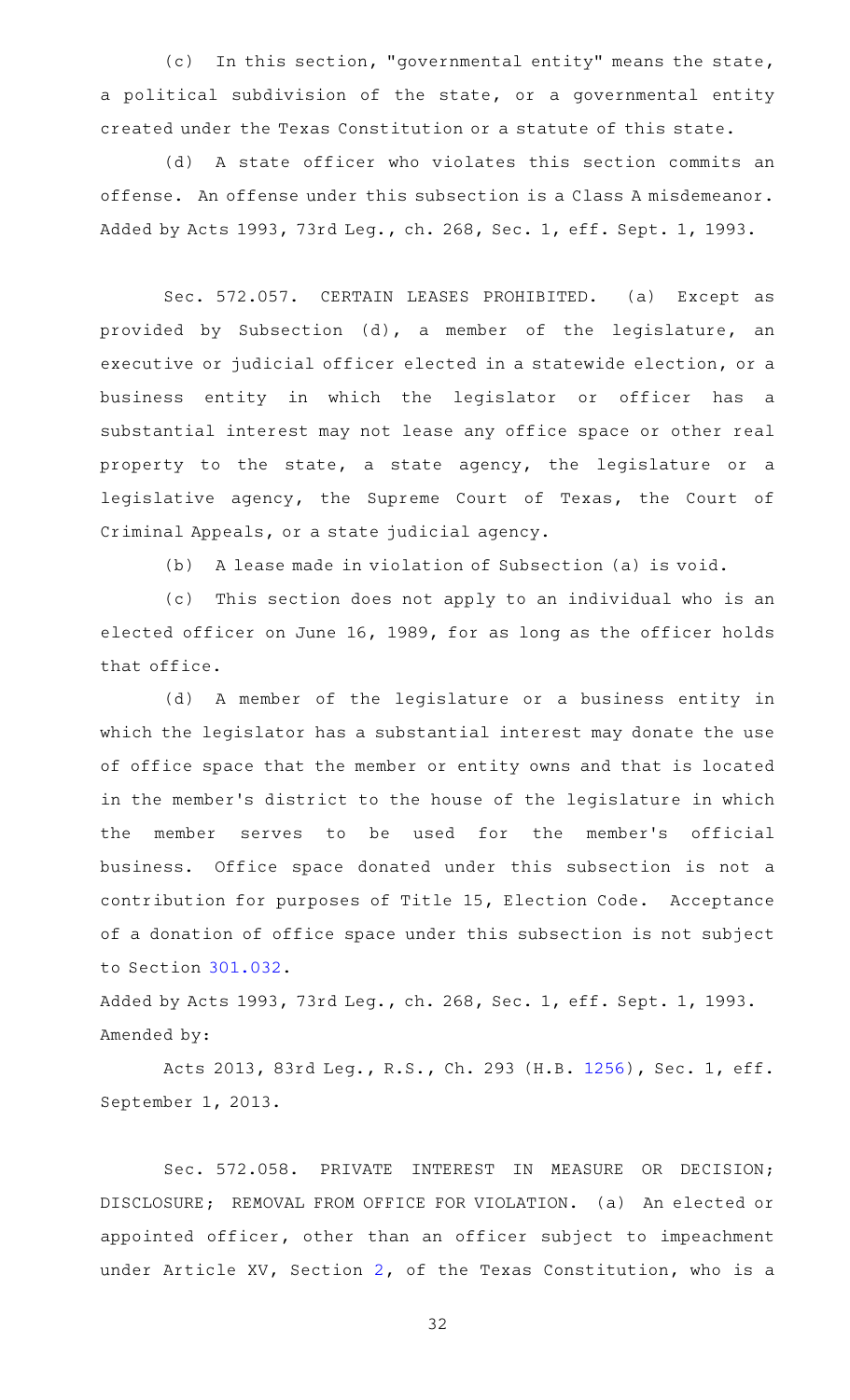member of a board or commission having policy direction over a state agency and who has a personal or private interest in a measure, proposal, or decision pending before the board or commission shall publicly disclose the fact to the board or commission in a meeting called and held in compliance with Chapter [551](http://www.statutes.legis.state.tx.us/GetStatute.aspx?Code=GV&Value=551). The officer may not vote or otherwise participate in the decision. The disclosure shall be entered in the minutes of the meeting.

(b) An individual who violates this section is subject to removal from office on the petition of the attorney general on the attorney general 's own initiative or on the relation of a resident or of any other member of the board or commission. The suit must be brought in a district court of Travis County or of the county where the violation is alleged to have been committed.

(c) If the court or jury finds from a preponderance of the evidence that the defendant violated this section and that an ordinary prudent person would have known the individual 's conduct to be a violation of this section, the court shall enter judgment removing the defendant from office.

(d) A suit under this section must be brought before the second anniversary of the date the violation is alleged to have been committed, or the suit is barred.

(e) The remedy provided by this section is cumulative of other methods of removal from office provided by the Texas Constitution or a statute of this state.

 $(f)$  In this section, "personal or private interest" has the same meaning as is given to it under Article III, Section [22,](http://www.statutes.legis.state.tx.us/GetStatute.aspx?Code=CN&Value=3.22) of the Texas Constitution, governing the conduct of members of the legislature. For purposes of this section, an individual does not have a "personal or private interest" in a measure, proposal, or decision if the individual is engaged in a profession, trade, or occupation and the individual 's interest is the same as all others similarly engaged in the profession, trade, or occupation. Added by Acts 1993, 73rd Leg., ch. 268, Sec. 1, eff. Sept. 1, 1993.

Sec. 572.059. INDEPENDENCE OF STATE AND LOCAL OFFICERS ACTING IN LEGISLATIVE CAPACITY. (a) In this section, "legislative measure" includes: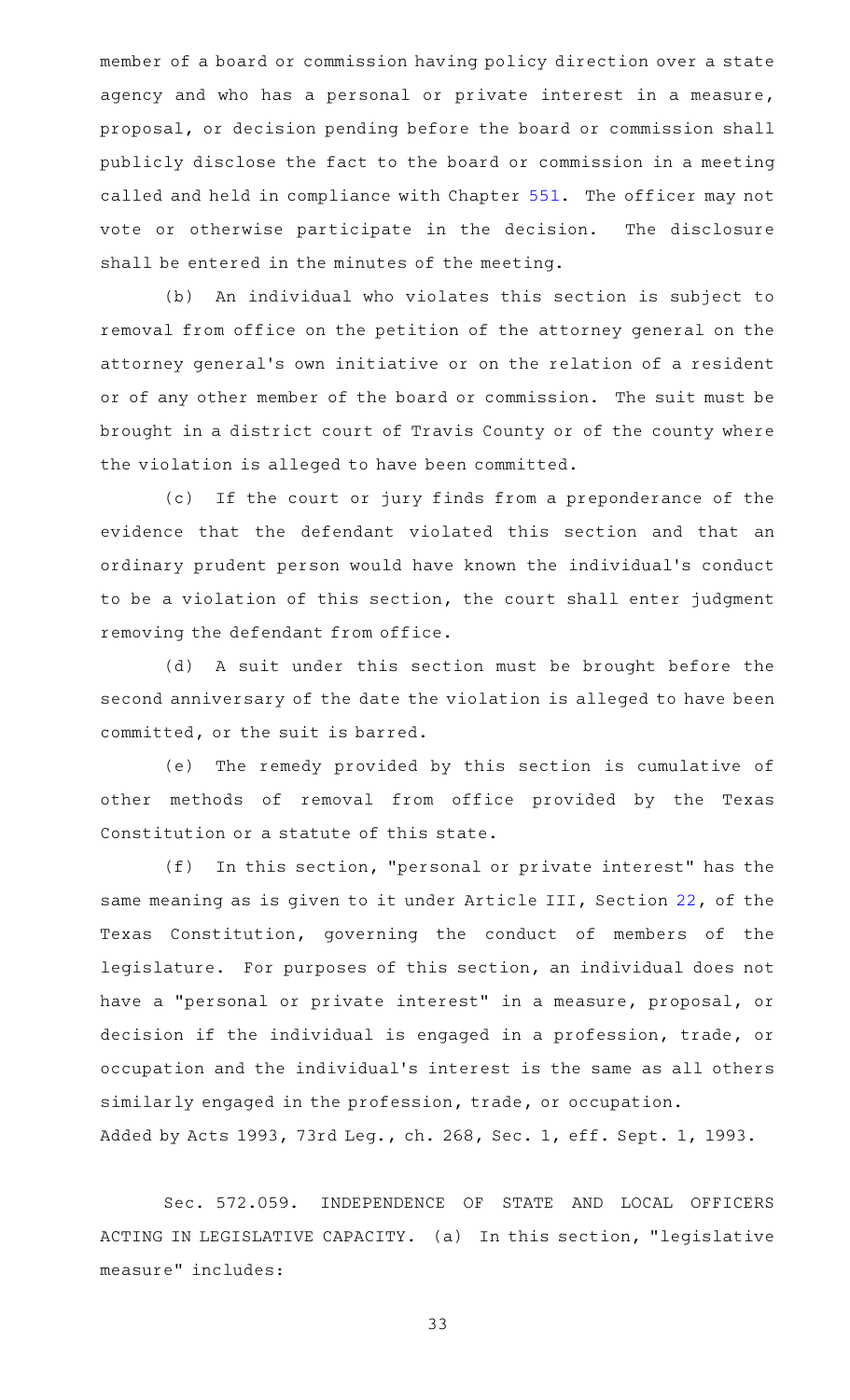(1) a bill, resolution, order, or other proposal to adopt, enact, amend, or repeal a statute, ordinance, rule, or policy of general application;

(2) a proposal to adopt, enact, amend, or repeal, or to grant a variance or other exception to, a zoning ordinance; or

(3) a proposed constitutional amendment or charter amendment subject to a vote of the electorate.

(b) For purposes of Subsection  $(a)$ , a measure that is applicable to a class or subset of persons or matters that is defined in general terms without naming the particular persons or matters is a measure of general application.

(c) To protect the independence of state and local officers acting in a legislative capacity, a state or local officer, whether elected or appointed, including a member of the governing body of a school district or other political subdivision of this state, may not be subject to disciplinary action or a sanction, penalty, disability, or liability for:

 $(1)$  an action permitted by law that the officer takes in the officer's official capacity regarding a legislative measure;

(2) proposing, endorsing, or expressing support for or opposition to a legislative measure or taking any action permitted by law to support or oppose a legislative measure;

(3) the effect of a legislative measure or of a change in law proposed by a legislative measure on any person; or

 $(4)$  a breach of duty, in connection with the member's practice of or employment in a licensed or regulated profession or occupation, to disclose to any person information, or to obtain a waiver or consent from any person, regarding:

(A) the officer's actions relating to a legislative measure; or

(B) the substance, effects, or potential effects of a legislative measure.

Added by Acts 2003, 78th Leg., ch. 1206, Sec. 1, eff. June 20, 2003.

Sec. 572.060. SOLICITATION OF OR RECOMMENDATIONS REGARDING CONTRIBUTIONS TO CHARITABLE ORGANIZATIONS AND GOVERNMENTAL ENTITIES. (a) Unless otherwise prohibited by the Code of Judicial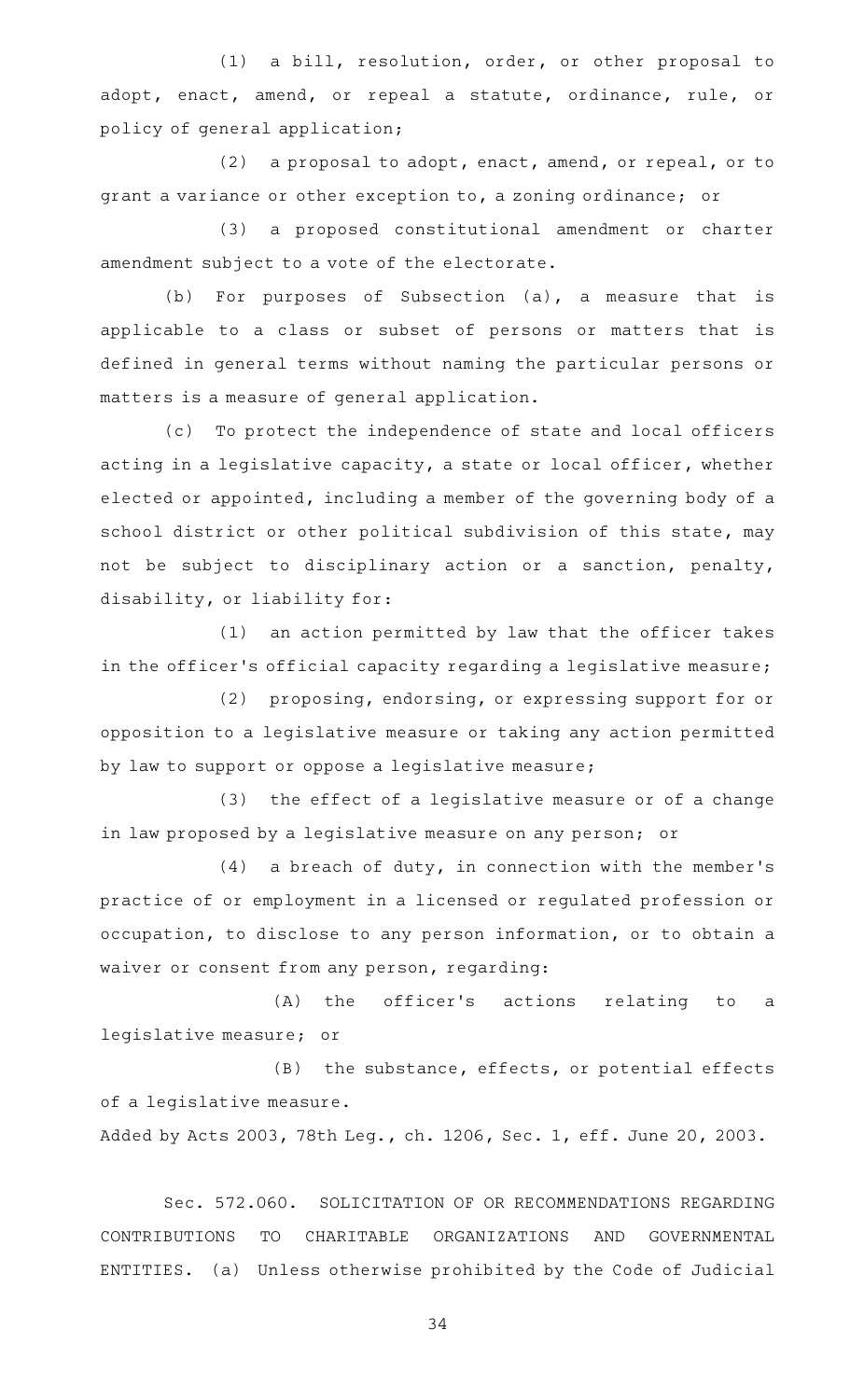Conduct, a state officer or state employee may:

 $(1)$  solicit from any person a contribution to:

 $(A)$  an organization that:

(i) is exempt from income taxation under Section 501(a), Internal Revenue Code of 1986, by being listed under Section  $501(c)(3)$  of that code;

(ii) does not attempt to influence legislation as a substantial part of the organization 's activities; and

(iii) has not elected under Section 501(h), Internal Revenue Code of 1986, to have that subsection apply to the organization; or

(B) a governmental entity; or

(2) recommend to any person that the person make a contribution to an organization or entity described by Subdivision (1).

(b) A monetary contribution solicited or recommended as provided by Subsection (a) must:

(1) be paid or made directly to the charitable organization or governmental entity by the person making the contribution;

(2) be in the form of a check, money order, or similar instrument payable to the charitable organization or governmental entity; or

(3) be in the form of a deduction from a state employee's salary or wage payment under the state employee charitable campaign under Subchapter [I,](http://www.statutes.legis.state.tx.us/GetStatute.aspx?Code=GV&Value=659.131) Chapter [659.](http://www.statutes.legis.state.tx.us/GetStatute.aspx?Code=GV&Value=659)

(c) A contribution solicited or recommended as provided by Subsection (a) that is not a monetary contribution must be delivered directly to the charitable organization or governmental entity by the person making the contribution.

(d) A contribution paid as provided by Subsection (b) or delivered as provided by Subsection (c) is not:

 $(1)$  a political contribution to, or political expenditure on behalf of, the state officer or state employee for purposes of Title 15, Election Code;

(2) an expenditure for purposes of Chapter [305](http://www.statutes.legis.state.tx.us/GetStatute.aspx?Code=GV&Value=305); or